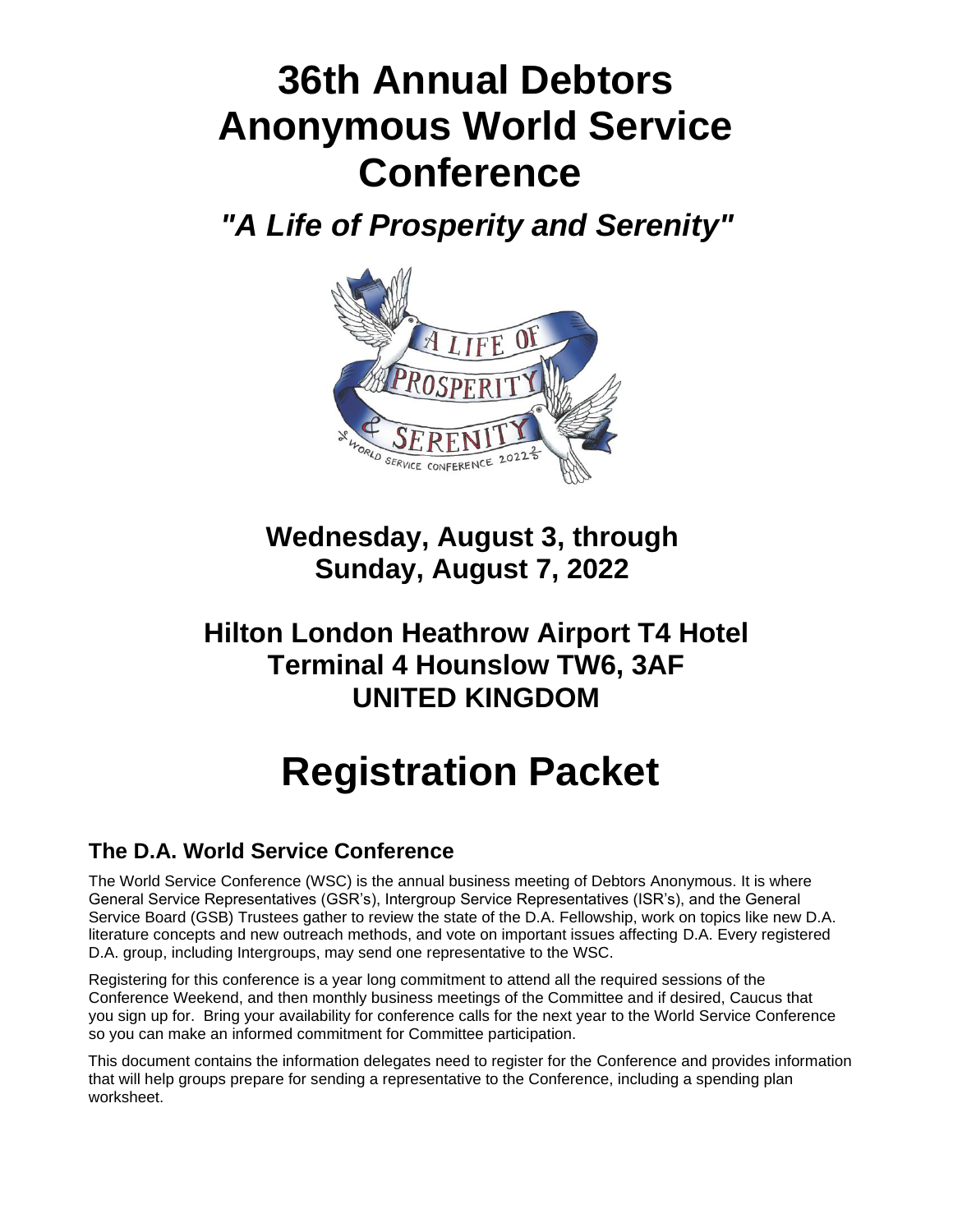## **Learn about the Conference: Pre-Conference Orientation Calls**

Live calls will be held to prepare new participants for the activities at the conference and throughout the year. Please attend one of these workshops if possible. To accommodate all locations, both calls will be held in the morning (Pacific Time) to allow the best attendance possible.

**June 12<sup>th</sup> – 10 AM PDT, Noon EDT, 5 PM BST. June 25<sup>th</sup> – 10 AM PDT, 1 PM EDT, 6 PM BST** 

**Dial-in number:** (605) 472-5540 **Access code:** 617093

For international numbers and online access, visit [debtorsanonymous.org/call-in-access](http://r20.rs6.net/tn.jsp?f=001FMntcIrsANF0QiR9xAPcxAsmTNZo854_IBBCvhsmVdY0_iJiE-t3FMzM1vup7M7CBg5nHPpCKF3eY49th08zYWXARccEl4hJ0alcHEvqKdpZJ5nk7XV6mDkF70roDARZp072Z9FwmAMmCi1-rDwkdqlDs7hAYa6xNOXUN08aLVU=&c=rKG_itFFRMNcjMS9Fo_DkeUtvSzxZI_xyT-yaRoN_YwNtjnVyPAD_w==&ch=4ocEak9hucSfFWefyExeMyZuDDMDK6vf3sPI2sBp28FncM9-i5_eKQ==)

Attendees may want to listen to one or both recorded pre-Conference orientation calls from 2020 and 2021, here are the links:

[https://debtorsanonymous.org/wp-content/uploads/2020-06-21-61.mp3](https://debtorsanonymous/) <https://debtorsanonymous.org/wp-content/uploads/2021-07-24-91.mp3>

Recordings of the 2022 calls will be on the D.A. website as they become available.

## **IMPORTANT TRAVEL INFORMATION**

Travel requirements depend on your country of origination and the country you are traveling to. Check with the State Departments of your country of origin and the United Kingdom (UK.gov) for VISA or other entry requirements.

The COVID requirements for traveling Internationally vary depending on country of origination and its laws and regulation. These rules change frequently, and it is up to each individual delegate to inform themselves and adhere to any requirements. These may include vaccination status and/or testing prior to entering a specific county. For entry into the United States after attending the conference in London, information can [be found](https://www.cdc.gov/coronavirus/2019-ncov/travelers/international-travel-during-covid19.html#anchor_1634926875393)  [through the Centers for Disease Control at U.S. Citizens, U.S. Nationals, U.S. Lawful Permanent Residents,](https://www.cdc.gov/coronavirus/2019-ncov/travelers/international-travel-during-covid19.html#anchor_1634926875393)  [and Immigrants: Travel to and from the](https://www.cdc.gov/coronavirus/2019-ncov/travelers/international-travel-during-covid19.html#anchor_1634926875393) United States | CDC.

In addition, COVID testing is available at the Heathrow Airport in London **by appointment** so check the requirements and deadlines.

Check your country's governing regulatory agency or State Department for other requirements.

Each member must determine their requirements individually. Neither the Board nor the D.A. Office will be addressing travel requirements by email or phone call.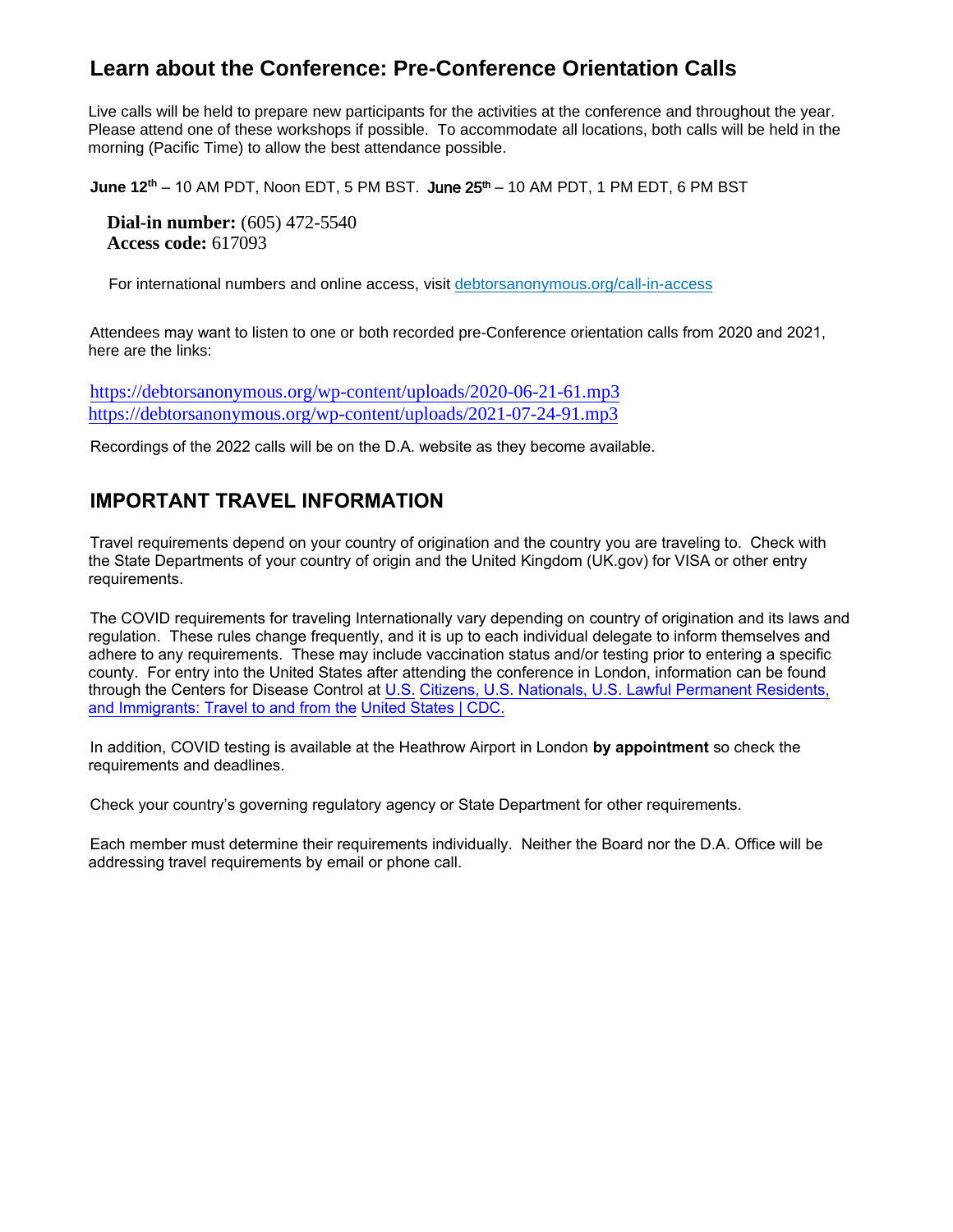# **Contents**

Important Dates and Deadlines

Conference Registration Information Conference Registration and Fees

Conference Registration Form for GSRs, ISRs, and Trustees

Payment Form

Hotel Reservation Information

Travel and Miscellaneous Information

Your Role at the Conference and Committee/Caucus Descriptions

Preliminary Conference Schedule

Service Opportunities

Volunteer Service Form

Delegate Spending Plan Worksheet

Guest Registration Form for Fellowship Day and Gala

John H. Scholarship Program Description and Instructions

John H. Scholarship Funding Guidelines

WSC 2022 John H. Scholarship Application Form

Hosting a Future World Service Conference

## 

# **Important Dates and Deadlines**

| John H. Scholarship application deadline                      | June 5      |
|---------------------------------------------------------------|-------------|
| John H. Scholarship recipients notified by                    | June 10     |
| <b>Conference Early Registration Discount Deadline</b>        | July 1      |
| Guest registration for Fellowship Day Lunch and Gala Dinner   | July 22     |
| Conference Registration Final Deadline (with additional fees) | July 22     |
| Hotel reservation deadline (sleeping rooms)                   | July $10^*$ |

\* There are a limited number of rooms available, and they will likely sell out, so please make hotel reservations early.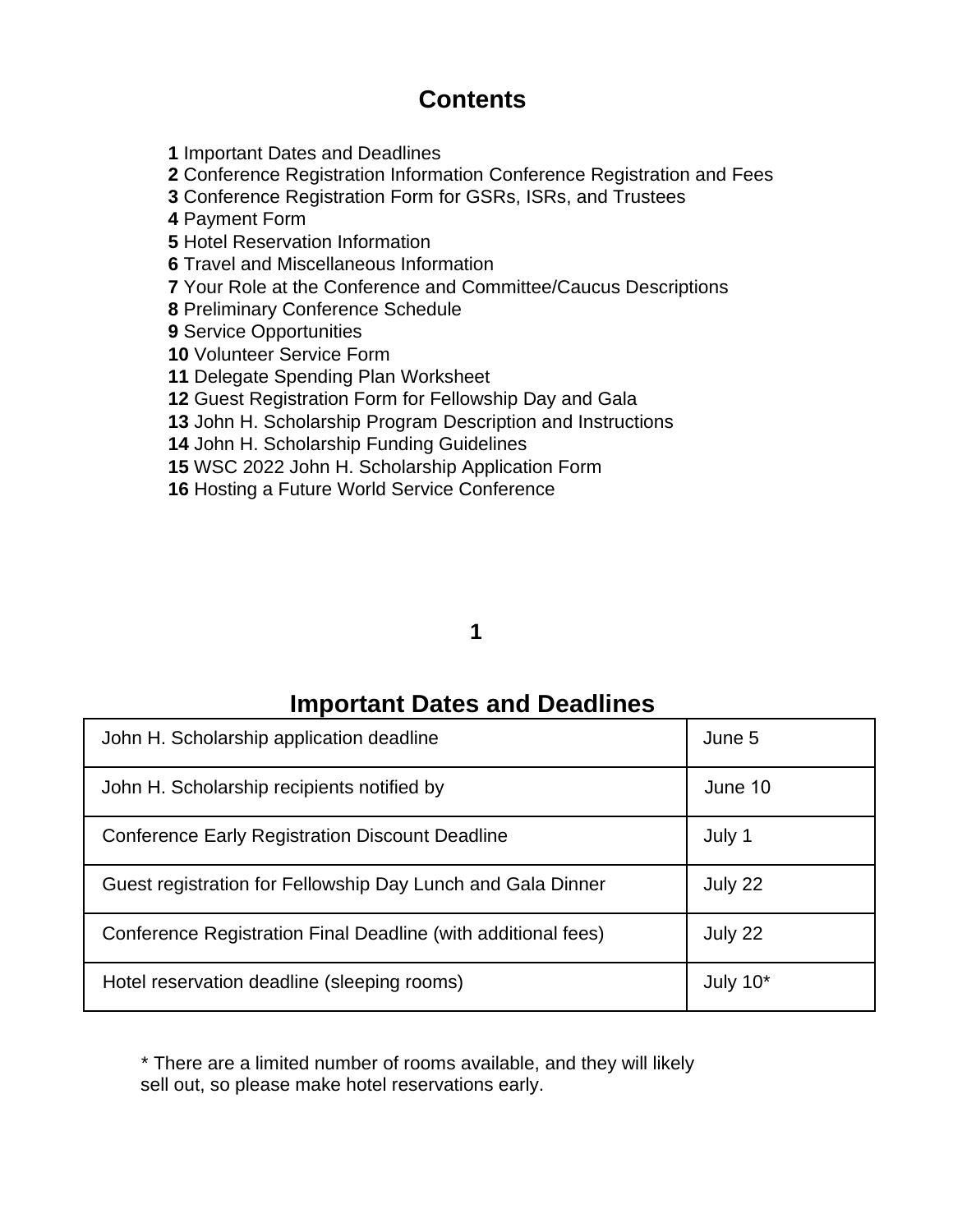# **Conference Registration Information Conference Registration and Payment**

1. **Registration.** To register for the Conference, you must either:

[• Register online](http://events.constantcontact.com/register/event?llr=souwdtbab&oeidk=a07ej5z1skoe0e6a69f) here

• Or mail the forms in sections 4-5 of this packet to the General Service Office.

2. **Group Number.** You must provide your **group number** [when registering. To locate your group](https://debtorsanonymous.org/meetings/?tsml-day=any) number, use the "Find a Meeting" page on the D.A. website: *Meetings Archive - Debtors Anonymous* 3. **Payment.** Whether you register online or via postal mail, payment is by check in U.S. funds or via the Debtors Anonymous Conference Web site. (*Non-U.S. delegates* please see note below\*.) Send payment to:

2022 WSC – Registration P.O. Box 920888 Needham, MA 02492-0009

Include the **Payment Form** on Section 5 with your payment.

\**Non-U.S. delegates*: After registering, email 2022WSC@debtorsanonymous.org to make arrangements to pay via a funds transfer.

4. **Hotel reservation and payment.** You must make your own reservation with the hotel for your sleeping room and **pay the hotel directly**; it is recommended that you get a confirmation from the hotel. Do not send hotel payments to the GSO. See Sections 6–7.

5. **Registration Confirmation.** Confirmation of your registration will be sent by email. If you do not receive confirmation by July 9, please contact the GSO.

6. **Refunds.** To request a refund for Conference registration and meals (not your own travel-related or hotel expenses), notify the General Service Office via email at: 2022WSC@debtorsanonymous.org or telephone (781-453-2743) by 4:00 pm Eastern time, Friday, July 1, 2022.

7. **Meals.** Meals will be served buffet style. There will be vegan selections and gluten-free selections at each meal.

8. **Terms and Conditions.** By submitting a completed registration form, online or via postal mail, you consent to the terms herein.

## **World Service Conference Registration Policies**

## **1. Registration Fee.**

a. The Registration Fee covers the expenses of conducting the World Service Conference (WSC) and must be received by the General Service Office (GSO) by the deadline printed in the Registration Packet.

b. The Conference meal plan is included in the Registration Fee and is not optional. The plan includes all meals from dinner on Wednesday through breakfast on Sunday, except dinner on Friday, for which no meal is offered, and dinner at the Saturday Gala, for which a separate fee is required.

c. The Registration Fee is not pro-ratable for delegates that do not attend all days of the Conference, or

## **2. Registration Cancellation and Refund Policy**

a. A registered delegate can cancel their Conference registration and receive a full refund of any previously paid registration fees, by notifying the GSO, via email or phone, up to 32 days prior to the start of the Conference. This pertains to the Registration Fee only; it does not apply to delegates' travel or hotel expenses.

b. Refunds will be issued via check, within 30 days of the date the refund request is received by the GSO.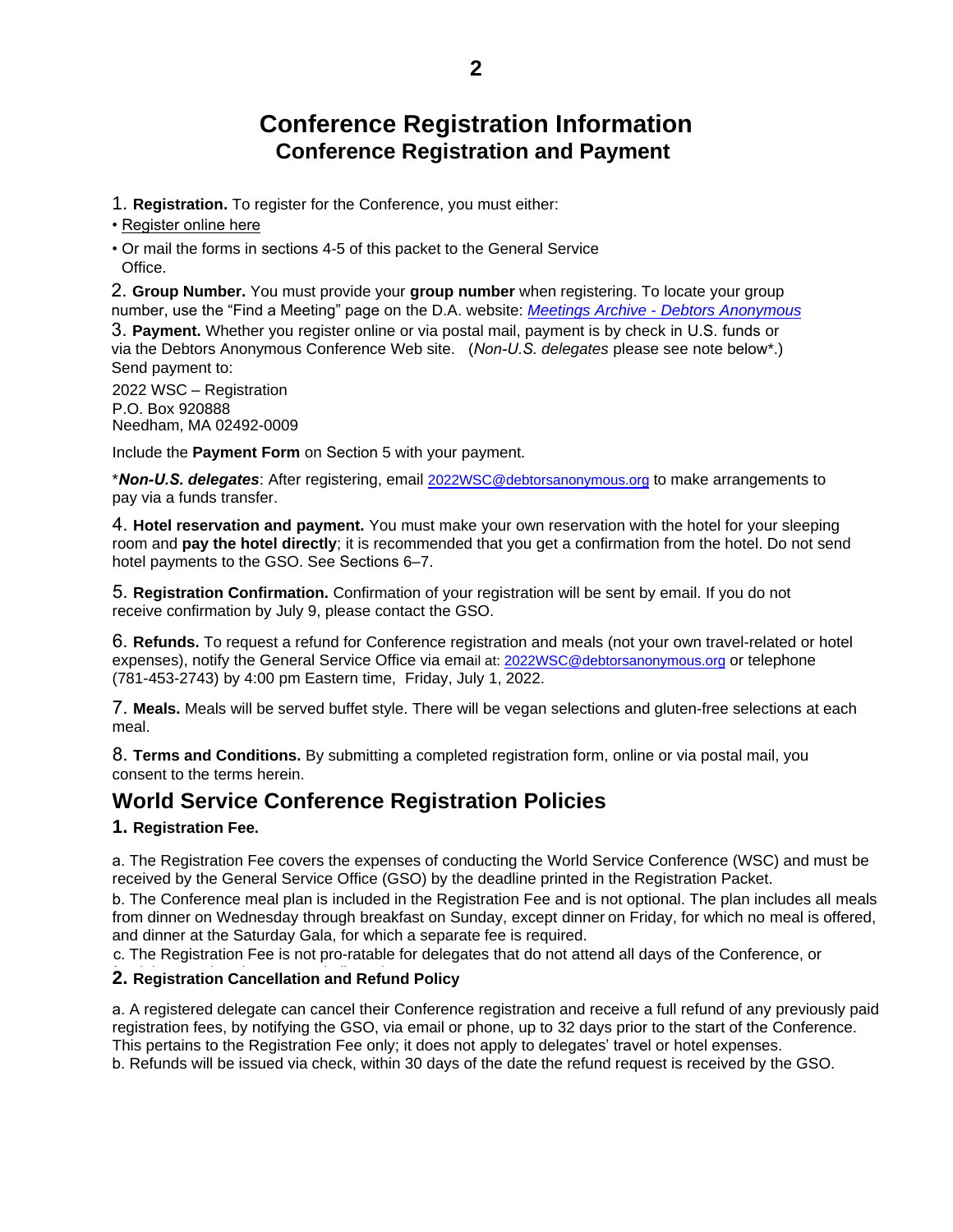## **3. Hotel Cancellation Policy**

**NOTE:** The hotel policy for 2022 is that once the booking has been made, a cancellation charge of 90% will apply should the booking be cancelled.

## **4. Extenuating Circumstances and Participation on a Conference Committee**

When a registered, returning General Service Representative (GSR) or Intergroup Service Representative (ISR) is unable to attend the WSC due to extenuating circumstances that occur within the two-week period preceding the Conference, when their registration fees cannot be refunded, the GSR or ISR may participate as a voting member of a WSC committee during the Conference year that follows, provided that:

1) It is the same Committee for which they served in the previous Conference year, and

2) the newly formed Committee unanimously approves the participation of the GSR/ISR.

## **Fees**

## 1. **Registration Fee and Meal Plan**

The Registration Fee includes the meal plan. The meal plan includes: Four breakfasts (Thurs.–Sun.), three lunches (Thu. – Sat.), and two dinners (Wed. and Thurs.). The meal plan is not optional and does not include the Gala Dinner.

**- Early Registration Fee**: Online or postmarked on or before July 1, 2022, **\$850.00**

**- Late Registration Fee:** Online or postmarked after July 2 to July 20, 2022, **\$950.00**

2. **Gala Dinner / Talent Show / Dance** *(Not included in registration fee or meal plan)* **\$60.00**

3. **Fellowship Day** *(Not included in registration fee.)* **\$15.00 Note regarding Fellowship Day:** There is a cost to guests for the lunch in addition to the suggested contribution for Fellowship Day. No guest will be turned away from the sessions on Fellowship Day for lack of funds.

**Note regarding guests:** To register a guest for the Fellowship Day sessions, lunch, or the Gala, use the Guest Registration Form on Section 16.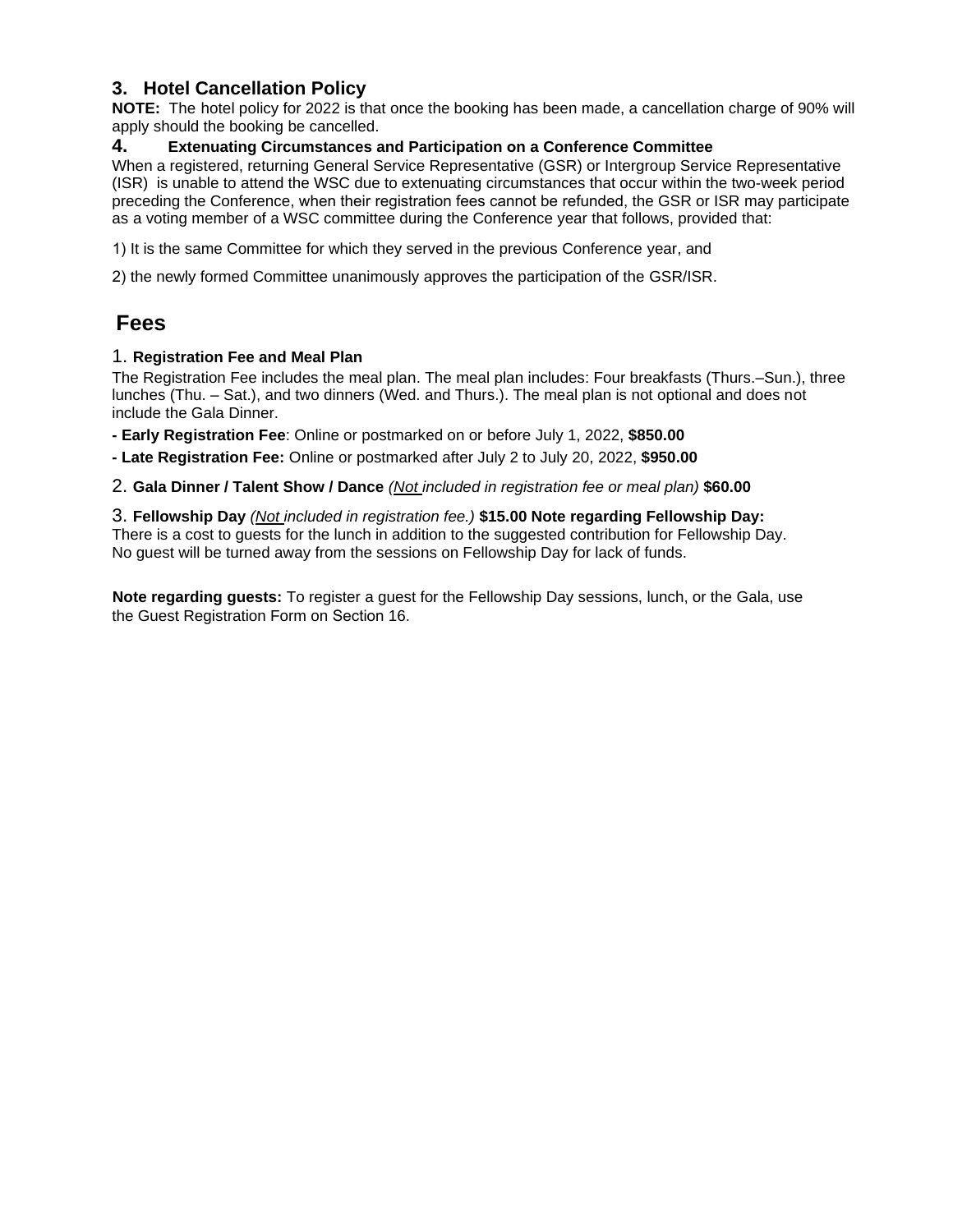# **Conference Registration Form for GSRs, ISRs, and**

**Trustees** *(Register online or mail this form)*

**2022 D.A. World Service Conference, August 3-7, 2022**

*(Keep a copy of this page for your records.)*

| First name:                                                                                                                                                                                                             |                                                                                                           |  | Last name:                                                            |              |  |  |
|-------------------------------------------------------------------------------------------------------------------------------------------------------------------------------------------------------------------------|-----------------------------------------------------------------------------------------------------------|--|-----------------------------------------------------------------------|--------------|--|--|
| Address:                                                                                                                                                                                                                |                                                                                                           |  |                                                                       |              |  |  |
| City:                                                                                                                                                                                                                   | State/Prov.                                                                                               |  | Country:                                                              | Postal code: |  |  |
| Home phone: ()<br>Cell phone: ()                                                                                                                                                                                        |                                                                                                           |  |                                                                       |              |  |  |
| Email address: (please write clearly)                                                                                                                                                                                   |                                                                                                           |  |                                                                       |              |  |  |
|                                                                                                                                                                                                                         |                                                                                                           |  | □ YES Special Assistance. (If yes, please describe your needs below.) |              |  |  |
| Already subscribed                                                                                                                                                                                                      | If you would like to sign up for D.A.'s eNews announcements, subscribe at: www.debtorsanonymous.org/enews |  |                                                                       |              |  |  |
| Committee on which you are considering serving*:<br>See Page 10.<br>*You may change your selection at the Conference.                                                                                                   |                                                                                                           |  |                                                                       |              |  |  |
| <b>Binder</b> (No selection):<br>$\Box$ Electronic binder only. PDF files of the binder contents will be available by email as well at the Conference<br>for you to download to your laptop or other electronic device. |                                                                                                           |  |                                                                       |              |  |  |
| Is this your first WSC?<br>$\Box$ GSR<br>$\Box$ ISR<br>$\Box$ Trustee<br>$\Box$ Yes $\Box$ No<br>(Gen. Service<br>(Intergroup Service Rep.)<br>Rep.)                                                                    |                                                                                                           |  |                                                                       |              |  |  |
| Group location (city):<br>Group name:                                                                                                                                                                                   |                                                                                                           |  | *Required - Group #:                                                  |              |  |  |

Check here if you are interested in serving as a mentor to a delegate

Check here if you would like the assistance of a mentor to guide you through the process of being a delegate. \_\_\_\_\_\_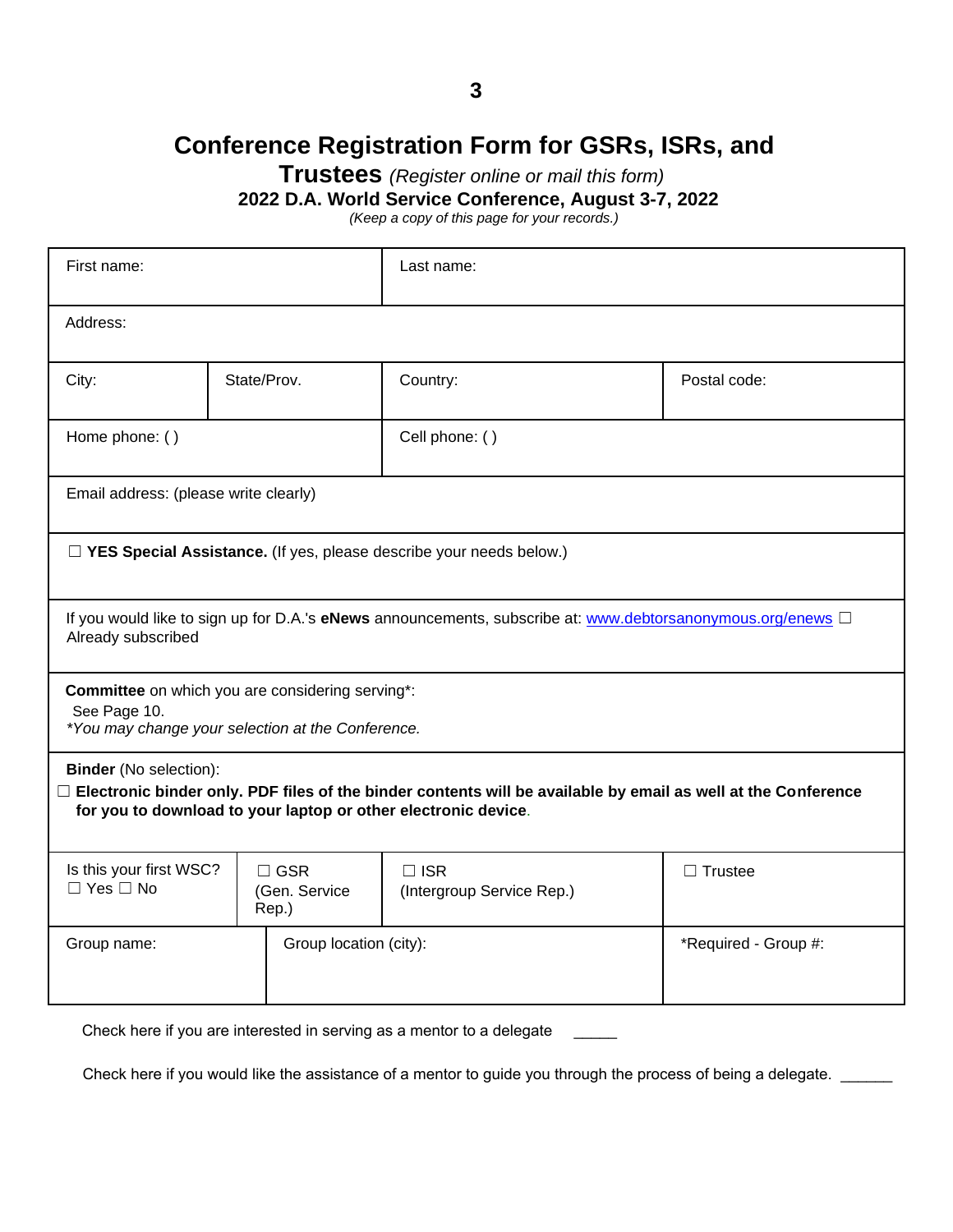#### **Notes:**

1. **Group number is required.** Registrations without group numbers may be delayed or returned. To locate your group number, use the "Find a Meeting" page on the D.A. website: [https://debtorsanonymous.org/meetings/?tsml-day=any&first-call=1](https://debtorsanonymous.org/meetings/?tsml-day=any&first-call=1%20)

2. **Registration Confirmation.** To receive confirmation of your registration, provide an email address or a self-addressed, stamped envelope. If you do not receive a confirmation of early registration by July 5 or late registration by July 26th, please contact the General Service Office (GSO).

3. **Payment for registration and meals.** Conference registration and meals must be paid for on the Debtors Anonymous Conference page or by check, in a single payment accompanying this Registration Form, by the listed deadline.

4. **Hotel reservation and payment.** You must make your own reservation with the hotel and pay the hotel directly.

5. **Special Dietary Needs.** In general, meals will be served buffet style. There will be vegetarian and vegan selections at each meal. If you have special dietary needs that may not be met by the Conference meals, you may want to include extra meal funds in your spending plan.

6. **Refunds: Refer to Registration Policies on Section 3.** To receive a refund for cancelled Conference registration and meals (not your own travel-related or hotel expenses), please notify the General Service Office via email at 2022WSC@debtorsanonymous.org or telephone (781-453-2743) by 4:00 pm Eastern time, Friday July 1, 2022.

7. **Volunteer Opportunities.** See Sections 12–13 for service opportunities. Submit the Volunteer Service Form with your Registration Form.

8. **Electronic Conference Binder**. An electronic copy of the 2022 binder will be available to all delegates. Please bring an electronic device and a thumb drive to download the digital version of the electronic binder or print desired section at home before the conference.

9. **Release Regarding Materials**. By submitting a completed registration form, either online or by postal mail, World Service Conference (WSC) attendees release to Debtors Anonymous General Service Board, Inc., any and all ownership and use rights for material submitted to WSC committees and caucuses during the Conference year. This includes, but is not limited to, written, graphic, and audio materials. Debtors Anonymous General Service Board, Inc., is the not-for profit corporation that has legal and fiduciary responsibility for the spiritual fellowship of Debtors Anonymous.

10.**Terms and Conditions.** By submitting a completed registration form, either online or by postal mail, you consent to the terms herein.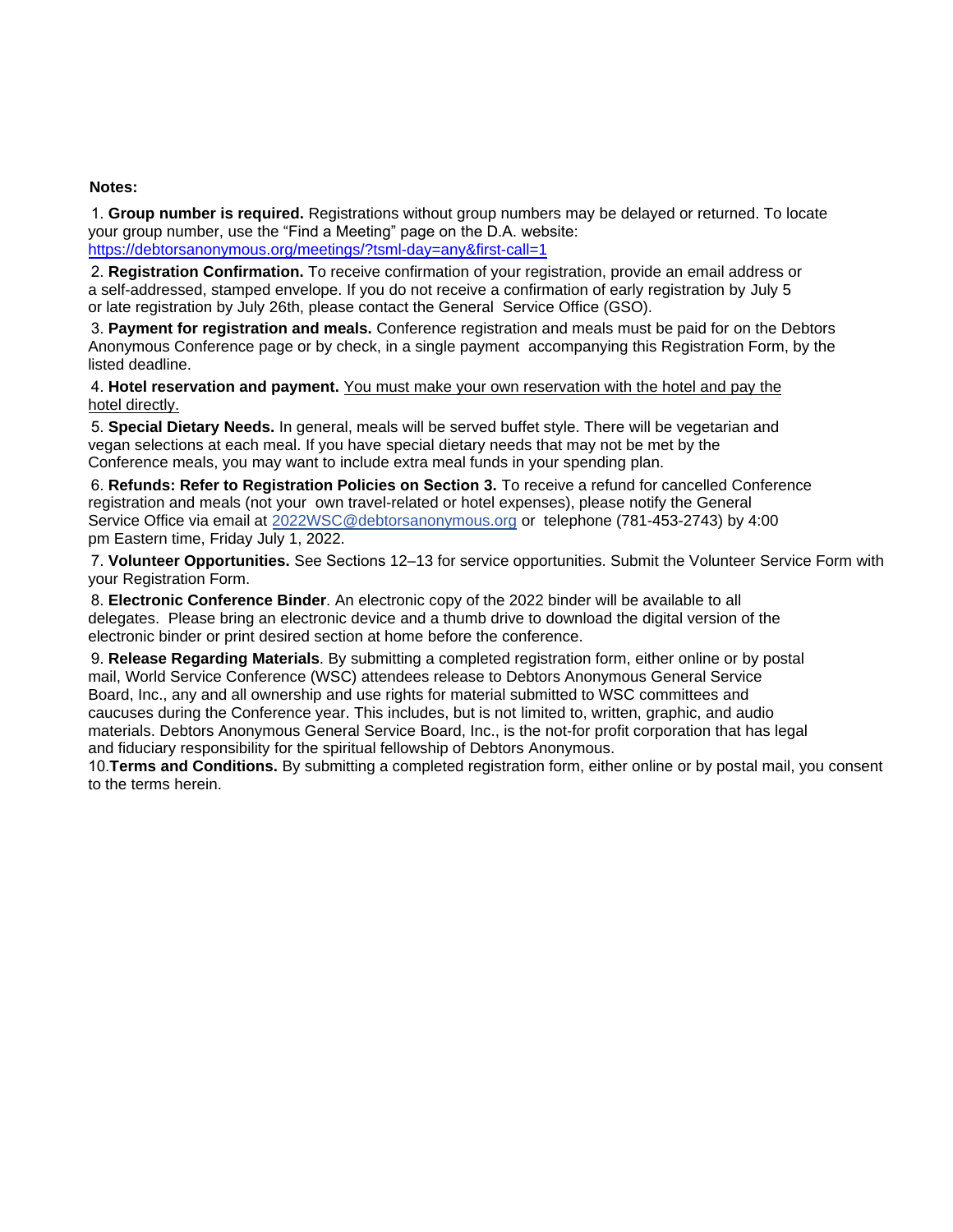# **4 Payment Form**

**Complete and send this form to the GSO if you pay by check, whether you register online or via postal mail\*.**

|  | D.A. World Service Conference, August 3-7, 2022 |
|--|-------------------------------------------------|
|--|-------------------------------------------------|

*(Keep a copy of this page for your records.)*

| First name: | Last name: |
|-------------|------------|

## **Registration Options**

| 1. Conference Registration and Meals                                                                                                                                |          |  |
|---------------------------------------------------------------------------------------------------------------------------------------------------------------------|----------|--|
| Meal plan includes: Four breakfasts, three lunches, and two dinners, per<br>person. The meal plan is not optional and does not include the Gala<br>Dinner.          |          |  |
| (Enter one of the following)                                                                                                                                        |          |  |
| a. Early: Postmarked or emailed on or before July 1, 2022,                                                                                                          | \$850.00 |  |
| b. Late: Postmarked or emailed after July 1 to July 14, 2022                                                                                                        | \$950.00 |  |
| 2. Gala Dinner / Talent Show / Dance \$ 60.00 (Not included in registration fee.)<br>To register a guest for the Gala, please use page 16 of this packet.           |          |  |
| 3. Fellowship Day (Not included in registration fee.) \$15.00                                                                                                       |          |  |
| To register a guest for the Fellowship Day sessions or lunch, please use page 16 of<br>this packet. No one will be turned away from the sessions for lack of funds. |          |  |
| 4. Seventh Tradition (Optional contribution) \$.                                                                                                                    |          |  |
| <b>John H. Scholarship Fund</b> (Optional contribution)                                                                                                             |          |  |

Enter your amounts below.

## **Total Enclosed**

**\$**

Whether you register online or via postal mail, you must send this form and a check for your registration fees to the General Service Office. If you are attending the Gala and/or the Fellowship Day, include those fees in your payment.

> \**Non-U.S.delegates*: After registering, email 2022WSC@debtorsanonymous.org to make arrangement to pay via a funds transfer.

#### **Send this Payment Form with your payment.**

**Make checks payable to DAGSB. Mail to:** 

**2022 WSC Registration, PO Box 920888, Needham, MA USA 02492-0009**  *Early registration deadline (postmarked by):* **July 1, 2022**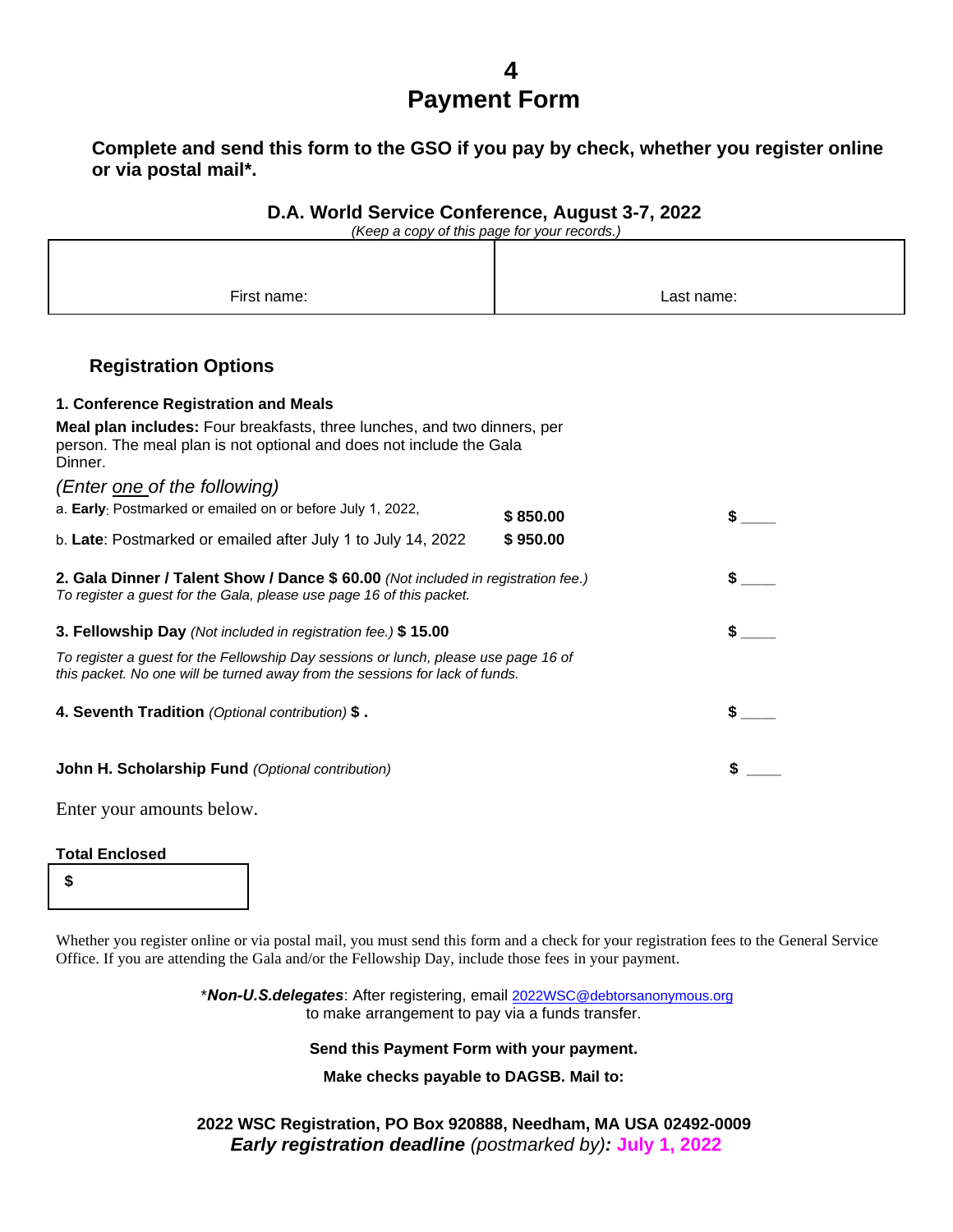# **Hotel Reservation Information**

*Conference delegates must make their own hotel reservations.* 

## **Hotel Reservation Options** http://eventsathilton.com/show/62754c822a5a867f10d1082a

**Due to a limited number of double rooms, please reserve "1 King Bed" if you do not plan to have a roommate.**

- **Phone: 800-445-8667**
- **Phone:** To hotel directly: [+44 20 8759 7755](https://www.google.com/search?q=hilton+heathrow+terminal+4&client=firefox-b-1-e&sxsrf=APq-WBvb33biErYyqqe3fAjGDupbYq3Aqw%3A1649885217490&ei=IUBXYo_AHa7EqtsPifqJ6Ac&hotel_occupancy=2&gs_ssp=eJwFwbkNgCAAAMDYGieworGW_xvBLQBBSHgMIZHxvVu38zkRmpa58Ba46ANOKgUXxCoBOaIk3BpOLi1GhImAFXPemmuPKY9WQfRmxN4-MHwvqZoM6A-m4RiR&oq=hilton+heathrow+terminal+&gs_lcp=Cgdnd3Mtd2l6EAEYAjIECCMQJzILCC4QgAQQxwEQrwEyCwguEIAEEMcBEK8BMgoILhDHARCvARBDMgUIABCABDIFCAAQgAQyCAgAEIAEEIsDMggIABCABBCLAzIICAAQgAQQiwMyCAgAEIAEEIsDOgQIABBHSgQIQRgASgQIRhgAUKEgWKEgYMEwaABwAngAgAFziAFzkgEDMC4xmAEAoAEByAEIuAEBwAEB&sclient=gws-wiz)
- **Total Conference Room Fees for 4 nights:**

| <b>ROOM DESCRIPTION</b>                | Rate    | <b>Fees for</b><br>4 nights |                              |
|----------------------------------------|---------|-----------------------------|------------------------------|
| 1 KING BED,<br><b>SINGLE OR DOUBLE</b> | £100.00 | £400.00                     | See current<br>exchange rate |
| 2 SINGLE BEDS,<br><b>SINGLE/DOUBLE</b> | £100.00 | £400.00                     | See current<br>exchange rate |

● **Deadline.** The hotel guarantees rates and room availability for reservations for the first block of 65 rooms before July 10, 2022.

● **Extra Guests.** Double rooms have single beds. Only 2 persons per room.

● **Discount code.** When making phone or mail-in reservations give conference name: Debtors Anonymous World Service Conference 2022

● **Debit card prepayment:** If you want to prepay your hotel expense with a debit card, call the hotel directly at [+44 20 8759](https://www.google.com/search?q=hilton+heathrow+terminal+4&client=firefox-b-1-e&sxsrf=APq-WBvb33biErYyqqe3fAjGDupbYq3Aqw%3A1649885217490&ei=IUBXYo_AHa7EqtsPifqJ6Ac&hotel_occupancy=2&gs_ssp=eJwFwbkNgCAAAMDYGieworGW_xvBLQBBSHgMIZHxvVu38zkRmpa58Ba46ANOKgUXxCoBOaIk3BpOLi1GhImAFXPemmuPKY9WQfRmxN4-MHwvqZoM6A-m4RiR&oq=hilton+heathrow+terminal+&gs_lcp=Cgdnd3Mtd2l6EAEYAjIECCMQJzILCC4QgAQQxwEQrwEyCwguEIAEEMcBEK8BMgoILhDHARCvARBDMgUIABCABDIFCAAQgAQyCAgAEIAEEIsDMggIABCABBCLAzIICAAQgAQQiwMyCAgAEIAEEIsDOgQIABBHSgQIQRgASgQIRhgAUKEgWKEgYMEwaABwAngAgAFziAFzkgEDMC4xmAEAoAEByAEIuAEBwAEB&sclient=gws-wiz) 7755. If you do not pre-pay, a room deposit for the entire stay will be required at check-in.

● **Incidental room charges.** Incidental expenses can be paid for at time of purchase. At check-in, you can request to allow incidental expenses to be charged to your room requiring a deposit or you can block the ability to charge incidentals to your room.

• **Cancellation NOTE:** The hotel policy for 2022 is that once the booking has been made, a cancellation charge of 90% will apply should the booking be cancelled

#### ● **Double occupancy and roommates.**

– If you desire double occupancy, you are responsible for finding your own roommate and making your own arrangements with the roommate (and the hotel) as to how the hotel bill will be paid.

– Delegates looking for roommates can go to a Social media group to find roommates to share a twin room<https://chat.whatsapp.com/HcycpbhbVYA4WURz7tYDS8>

- *(Note: These resources are provided for your convenience and are not affiliated with the D.A. General Service Office or the D.A. General Service Board. Neither the Host Committee, the GSB, the GSO, nor the London Hilton Heathrow Airport T4 is responsible or liable for the selection of roommates.)*
- If you have a roommate and no prepayments have been made, whichever one of you checks in first will be obligated to pay the full room charges.

● **Extra room nights before or after the Conference.** The Conference room rates of **£100.00** per room per night will be provided to Conference attendees for five days before and five days after the Conference, subject to room availability. You must call the hotel reservation line at 800-445-8667 and mention the discount code above to book extra nights. If you have any difficulty reserving extra nights, please email: [2022WSC@debtorsanonymous.org](2022WSC@debtorsanonymous.org%20)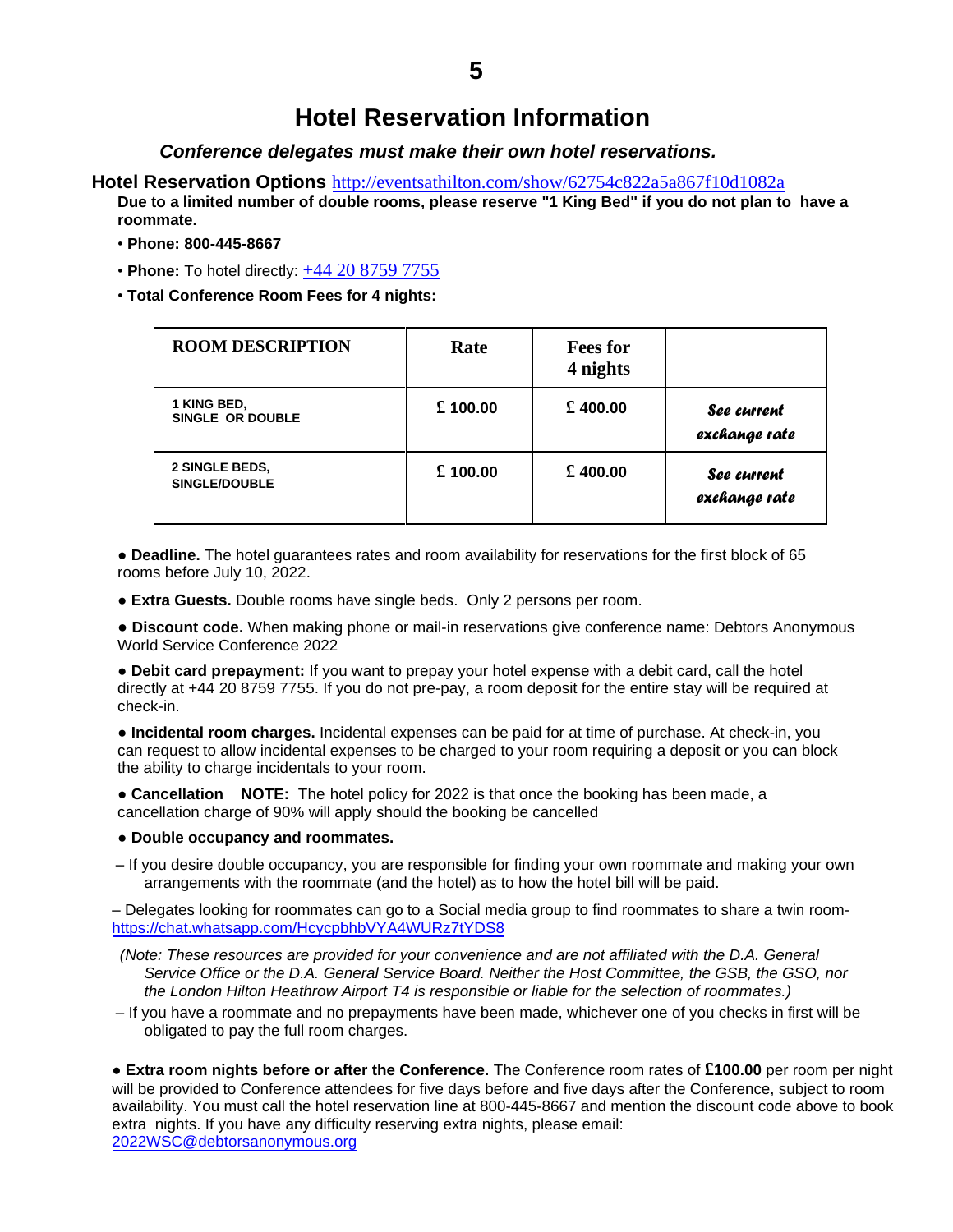# **Travel and Miscellaneous Information**

## **Transportation between the Airport and the Hotel**

The hotel is located at Terminal 4 in the London Heathrow Airport. For most able bodied, it will be walking distance from your gate via a 6-minute covered walkway directly connecting the hotel to Heathrow Terminal T4.

The Hotel is a 30-minute drive into Central London.

Transfer links connecting travelers and guests to all Heathrow Terminals. Direct Access to Piccadilly line – taking you to Covent Garden in 45 minutes.



**Parking** Hotel self-parking is included for conference participants Free parking for 200 cars

## **Hotel Amenities**

24/7 gym by Hilton Fitness Wireless internet access throughout all bedrooms, public space, and meeting room areas Two restaurants and a bar Outdoor Beach Terrace area Full description here <https://www.hilton.com/en/hotels/lhraptw-hilton-london-heathrow-airport/hotel-info/>

## **Special Needs**

If you use a wheelchair or have mobility challenges for which you need assistance, contact DAWSC2022@gmail.com

## **Area Grocery Stores & Gas Stations Area amenities**:

Small grocery store and pharmacy in Terminal 4 via walkway 6 min walk, 10-minute taxi to large Tesco Superstore (grocery, pharmacy, clothing) and 15-minute taxi to fast food restaurants and entertainment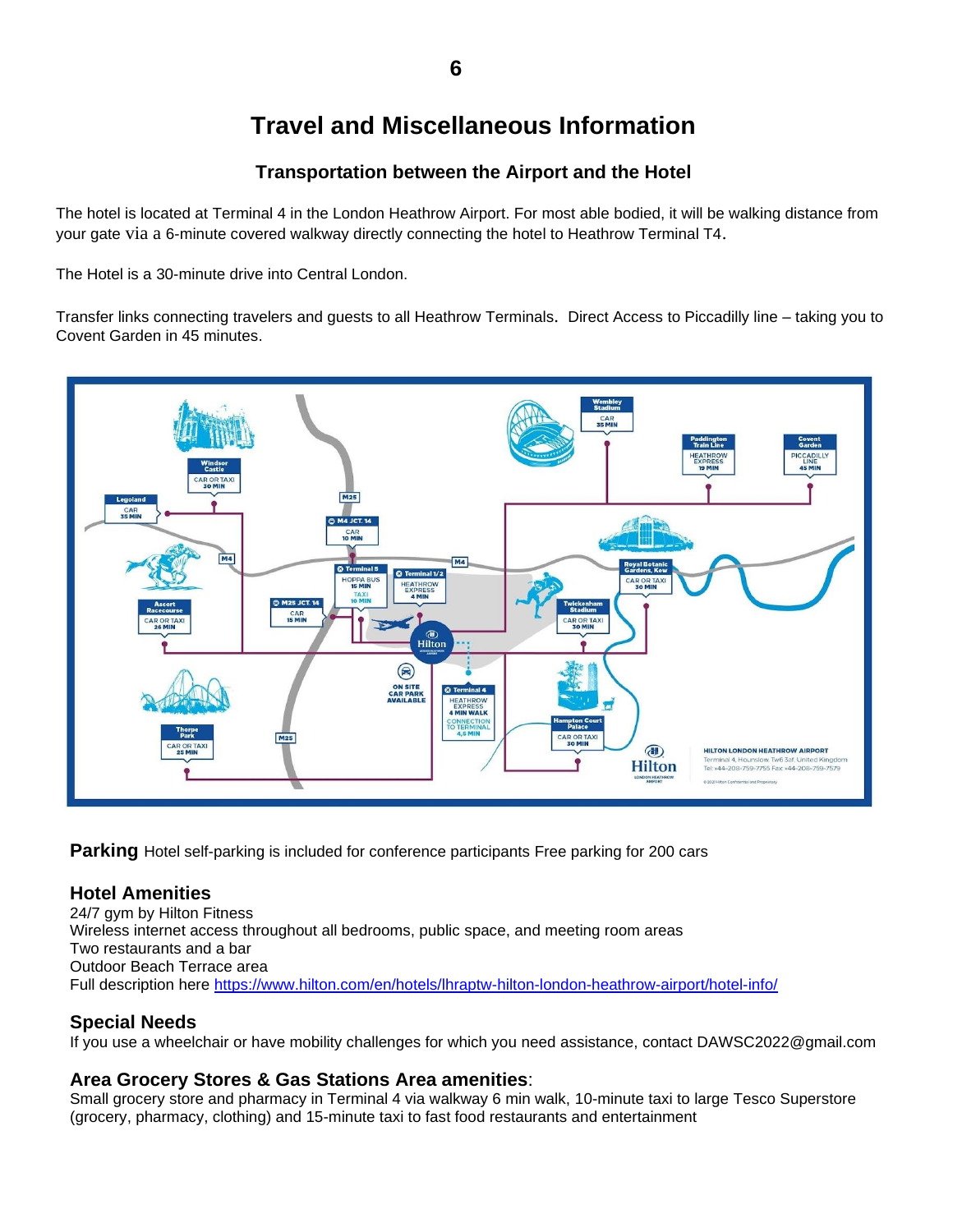## **Conference Registration at the Hotel**

Pick up your Conference materials at the WSC Registration Table. Registration will be open Wednesday, August 3, from 12 noon to 10 p.m.

## **WSC Attendee Reminders**

● This is D.A.'s annual business conference, the purpose of which is to conduct the business of D.A. Conference, attendees should not promote or sell other products or services at the WSC.

● Tradition Eleven states "Our public relations policy is based on attraction rather than promotion; we need always maintain personal anonymity at the level of press, radio, and films." This has been extended to all other media. Hence, we suggest that members use first names and last initials only and no personal email addresses on documents circulated at the WSC (except committee rosters), as sometimes these documents have been posted on the Internet.

● Delegates: Please bring your own personal D.A. and A.A. Literature for your use as reference in your Committee and Caucus work. For additional reference, all delegates will retrieve a 2022 digital edition of the Debtors Anonymous Manual for Service (DAMS)which may be downloaded at:: htt[ps://debtorsanonymous.org/download/da-manual-of-service/?wpdmdl=121040](https://debtorsanonymous.org/download/da-manual-of-service/?wpdmdl=121040)

● By submitting a completed registration form, World Service Conference (WSC) attendees release to Debtors Anonymous General Service Board, Inc., any and all ownership and use rights for material submitted to WSC committees and caucuses during the Conference year. This includes, but is not limited to, written, graphic, and audio materials. Debtors Anonymous General Service Board, Inc., is the not-for profit corporation that has legal and fiduciary responsibility for the spiritual fellowship of Debtors Anonymous.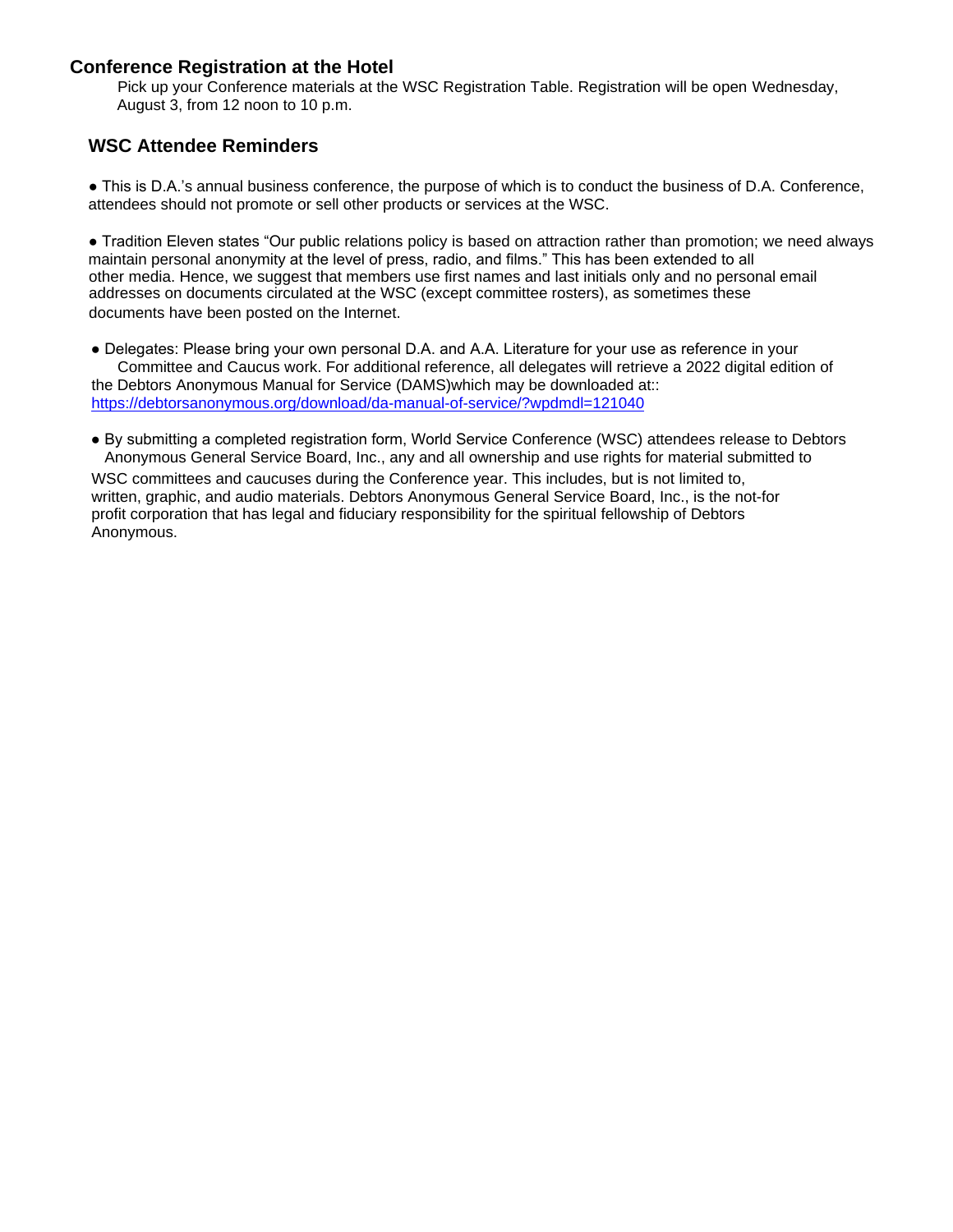## **Your Role at the Conference and Committee/Caucus Descriptions**

When attending the World Service Conference and throughout the year that follows, every GSR and ISR serves on a Conference Committee. This includes attending all sessions of your Committee during the Conference and continuing the work of your committee in monthly teleconferences and various e-mail and phone communications during the conference year that follows. In preparation for this, please consider which committee you feel offers the best opportunity for your service to D.A. If you do not make that decision prior to the Conference, you can make it at the Conference. For some returning delegates, rotating to a new committee provides the highest service to the D.A. Fellowship. Descriptions of the Committees are provided below. In addition to serving on a committee, you may also serve on one caucus.

## **World Service Conference Committees**

#### **B.D.A. COMMITTEE (B.D.A.)**

The B.D.A. (Business Debtors Anonymous) Committee's purpose is to carry the message to the still-suffering debtor and help them apply the Steps and Traditions to all their affairs and not debt one day at a time. The B.D.A. Committee focuses on issues specific to the needs of D.A. members who own or operate businesses, are self-employed or have a desire to own or operate businesses or be self-employed. The B.D.A. Committee is open to all GSRs and ISRs, not just those who represent B.D.A. groups.

#### **CONFERENCE COMMITTEE (CC)**

The Conference Committee is concerned with the general nature of the World Service Conference. This includes: • The Charter of the World Service Conference and its relationship to the General Service Board and membership of D.A. as a whole • Issues related to the format of the annual World Service Conference of Debtors Anonymous • Assistance to the Host Com. in their planning and logistics • Recommendations of sites for future annual conferences.

#### **FELLOWSHIP COMMUNICATIONS COMMITTEE (FCC)**

The Fellowship Communications Committee facilitates communication and promotes collaboration among the debtor who still suffers, the Debtors Anonymous membership, the World Service Conference Committees and Caucuses, the General Service Office, and the General Service Board.

#### **HOSPITALS, INSTITUTIONS, AND PRISONS COM. (HIP)**

The Hospitals, Institutions, and Prisons Committee carries the message of D.A. to the debtor who still suffers within hospital, institution and prison systems.

#### **INTERNAL OPERATIONS COMMITTEE (IOC)**

The primary responsibility of the Internal Operations Committee (IOC) is to support the General Service Office (GSO) of Debtors Anonymous. The Committee: • Focuses on the overall office operations of the GSO • Interacts with the Board Office Liaison and the Office Manager to support the ongoing work of the GSO.

#### **INTERNATIONAL COMMITTEE (IC)**

The International Caucus became the International Committee in 2019 following a vote by the delegates at the WSC. The International Committee's mission is to exchange information and develop initiatives to support the growth of D.A. internationally.

#### **LITERATURE COMMITTEE (LIT)**

D.A. Conference-approved literature begins with the Literature Committee. Members participate in all levels of the literature creative process, including: • Generating ideas for new D.A. literature • Working closely with members of Literature Services • Reviewing drafts of literature in process (given to them at the Conference by Literature Services) • Approving final drafts of D.A. literature • Bringing motions to approve drafts of literature to Convocation to become Conference-approved literature

#### **PUBLIC INFORMATION COMMITTEE (PI)**

The Public Information Committee works to carry the message of D.A. to the still-suffering debtor by interfacing with the media, helping professionals, the general public and the D.A. Fellowship-at-large, in person, on the telephone, and through written information. The Committee utilizes the Debtors Anonymous Public Information Manual and other D.A. Service Literature available to the entire D.A. Fellowship as a tool for outreach efforts, and supports and trains P.I. representatives as guided by the Twelve Traditions of D.A.

**RESOURCE DEVELOPMENT COMMITTEE (RDC)** Revenue for D.A. is the focus of the Resource Development Committee, including: • Increasing Seventh Tradition contributions and clarifying the use of Seventh Tradition funds; • Encouraging member participation in service at all levels • Increasing awareness within the D.A. Fellowship about the importance of selfsupport

#### **TECHNOLOGY COMMITTEE (TECH)**

The Technology Committee is composed of delegates who have experience with and/or interest in leveraging technology to grow D.A. The Tech Committee focuses on harnessing technology to improve access to D.A.'s resources, facilitate communication within D.A., and reach out to the debtor who still suffers. The Committee advises the Conference and the GSB, as well as provides hands-on technical expertise where applicable.

#### **UNDERSERVED AND UNDER-REPRESENTED OUTREACH COMMITTEE (UUOC)**

The mission of the Underserved and Under-Represented Committee is to support the Fellowship in carrying the message of Debtors Anonymous to the debtor in underserved populations and locations. We coordinate with World Service Conference Committees and Caucuses by developing best practices for doing that work and sharing it with D.A. as a whole.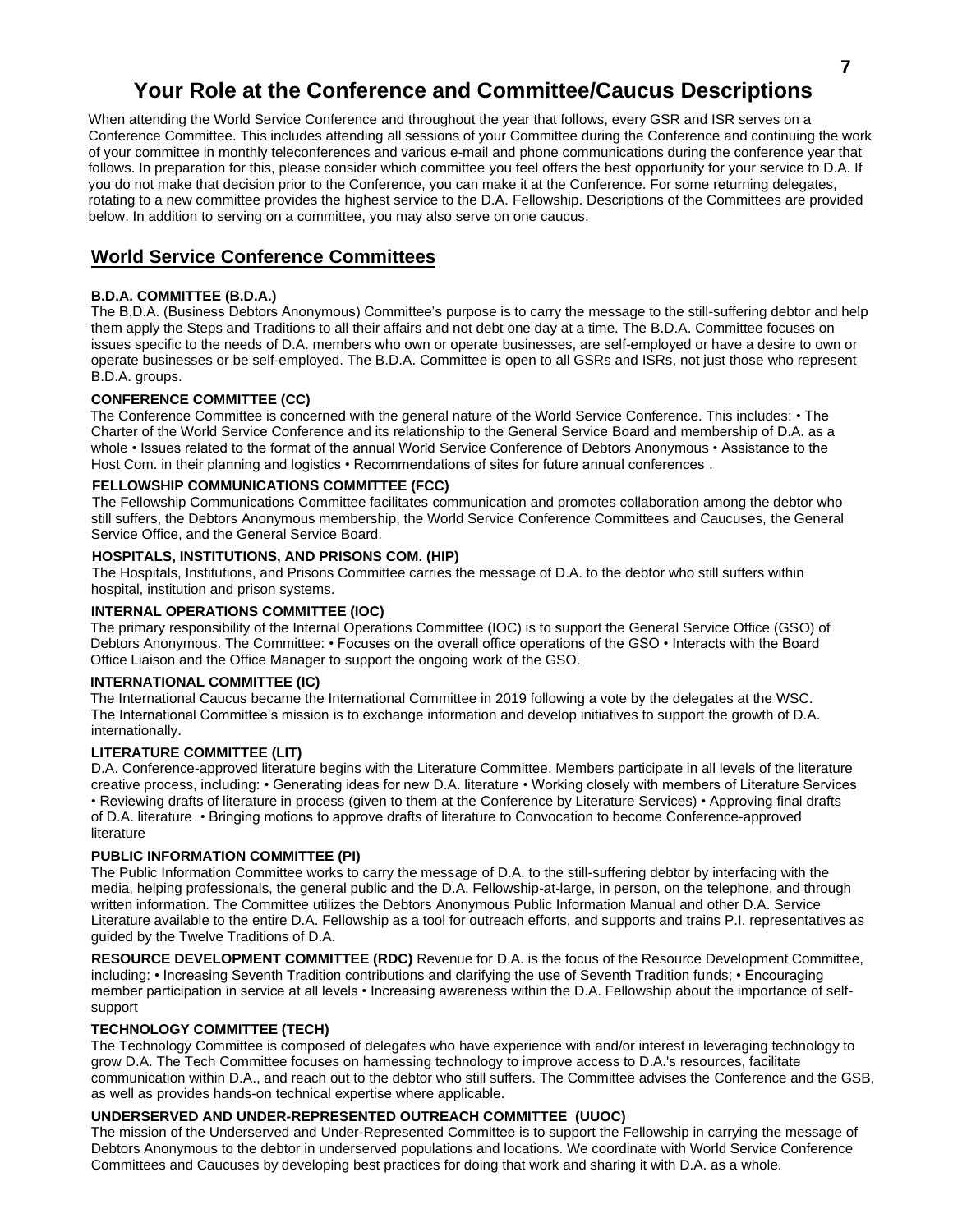## **World Service Conference Caucuses**

## **INTERGROUP CAUCUS**

The Intergroup Caucus is composed primarily of ISRs but also includes GSRs and Trustees who have experience with their local Intergroups. The main function of this Caucus is to create tools, resources, and a better understanding of the role of an Intergroup in the overall organizational structure of D.A. The Intergroup Caucus helps support both new and existing Intergroups. The Intergroup Caucus also contributes to the efforts to regionalize D.A.

#### **SPIRITUALLY SUSTAINABLE EARNING CAUCUS (SSEC)**

The Spiritually Sustainable Earning Caucus (SSEC) serves to support the D.A. Fellowship in gaining clarity around issues of earning in the D.A. program. Our vision is to broaden the Fellowship-wide understanding of how spiritually sustainable earning fits into D.A. recovery, encouraging a comprehensive and spiritual approach by working the Twelve Steps and using the Tools of Debtors Anonymous.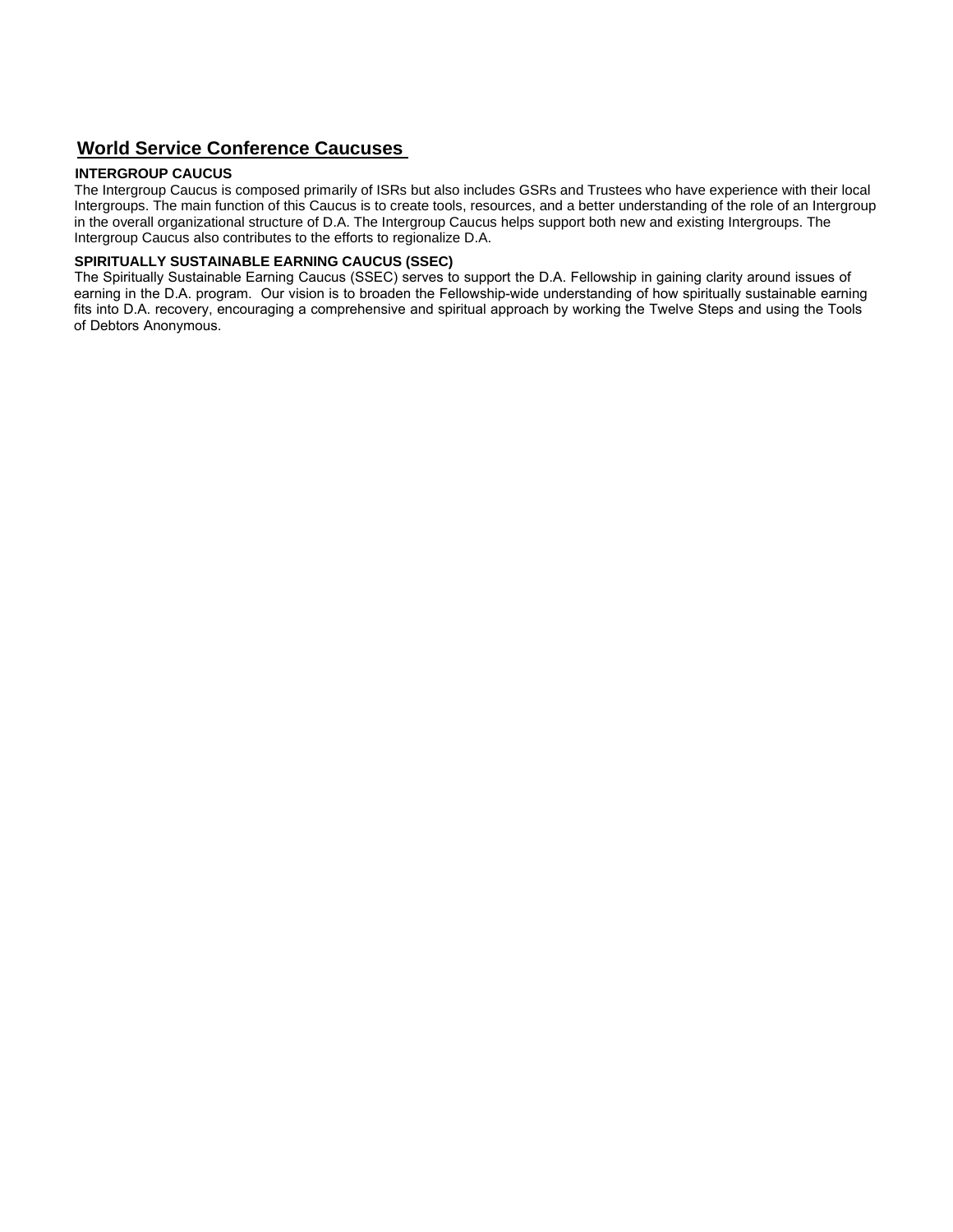# **Preliminary Conference Schedule**

| <b>Start and End Times</b> |                            | <b>Activity</b>                                                             |  |  |  |
|----------------------------|----------------------------|-----------------------------------------------------------------------------|--|--|--|
|                            | <b>Wednesday, August 3</b> |                                                                             |  |  |  |
| 12:00 noon                 | 10:00 p.m.                 | <b>Conference Registration</b>                                              |  |  |  |
| 3:30 p.m.                  | 4:30 p.m.                  | D.A. meeting and open Twelve-Step meeting                                   |  |  |  |
| 4:30 p.m.                  | 5:45 p.m.                  | Dinner                                                                      |  |  |  |
| 6:00 p.m.                  | 9:00 p.m.                  | <b>Conference Opening and Orientation; WSC Committee and Caucus Reports</b> |  |  |  |
| 9:15 p.m.                  | 10:45 p.m.                 | <b>Caucus Meetings</b>                                                      |  |  |  |
| 9:15 p.m.                  | 10:15 p.m.                 | D.A. meeting and open Twelve-Step meeting                                   |  |  |  |
|                            |                            | Thursday, August 4                                                          |  |  |  |
| 6:30 a.m.                  | $7:30$ a.m.                | Conscious Contact / DA meeting                                              |  |  |  |
| 7:00 a.m.                  | 8:15 a.m.                  | <b>Breakfast</b>                                                            |  |  |  |
| 8:30 a.m.                  | 11:00 a.m.                 | <b>General Session: GSB Reports</b>                                         |  |  |  |
| $11:00$ a.m.               | 12:00 noon                 | <b>General Session: Open Forum</b>                                          |  |  |  |
| 12:00 noon                 | 1:00 p.m.                  | Lunch                                                                       |  |  |  |
| 1:00 p.m.                  | 2:00 p.m.                  | <b>General Session: Open Forum (cont.)</b>                                  |  |  |  |
| 2:00 p.m.                  | 2:15 p.m.                  | <b>Break</b>                                                                |  |  |  |
| 2:15 p.m.                  | 3:15 p.m.                  | <b>Caucus Meetings</b>                                                      |  |  |  |
| 2:15 p.m.                  | 3:15 p.m.                  | D.A. meeting and open Twelve-Step meeting                                   |  |  |  |
| 3:30 p.m.                  | 5:00 p.m.                  | <b>Committee Meetings</b>                                                   |  |  |  |
| 5:00 p.m.                  | 6:15 p.m.                  | Dinner                                                                      |  |  |  |
| 6:15 p.m.                  | 7:00 p.m.                  | General Service Board Open Meeting                                          |  |  |  |
| 7:00 p.m.                  | 9:30 p.m.                  | <b>Committee Meetings</b>                                                   |  |  |  |
|                            |                            | <b>Friday, August 5</b>                                                     |  |  |  |
| 6:30 a.m.                  | 7:30 a.m.                  | Conscious Contact / DA meeting                                              |  |  |  |
| 7:00 a.m.                  | 8:15 a.m.                  | <b>Breakfast</b>                                                            |  |  |  |
| 8:30 a.m.                  | 12:00 noon                 | <b>Committee Meetings</b>                                                   |  |  |  |
| 11:30 a.m.                 | 12:00 noon                 | Committee Chairs meet with each other                                       |  |  |  |
| 12:00 noon                 | 1:00 p.m.                  | Lunch (includes Meet-the-Trustees tables)                                   |  |  |  |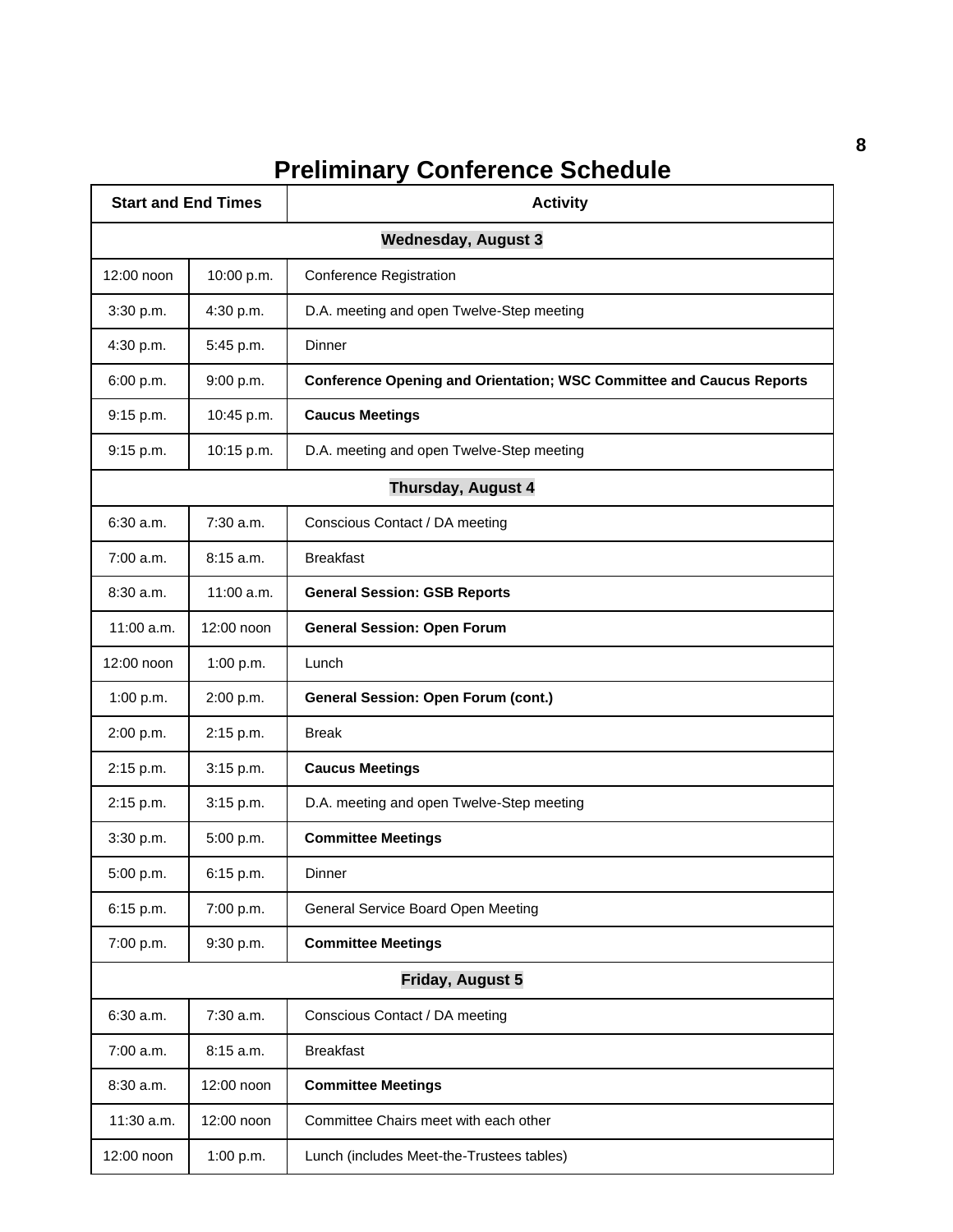| $1:15$ p.m. | 4:45 p.m.    | <b>Committee Meetings</b>                                            |
|-------------|--------------|----------------------------------------------------------------------|
| 5:00 p.m.   | 6:30 p.m.    | <b>Caucus Meetings</b>                                               |
| 5:30 p.m.   |              | <b>Committees/Caucuses submit motions and recommendations to GSB</b> |
| 6:30 p.m.   |              | Dinner on your own / Free time                                       |
| 7:00 p.m.   | 8:00 p.m.    | D.A. meeting                                                         |
| 9:00 p.m.   | 10:00 p.m.   | D.A. meeting and open Twelve-Step meeting                            |
|             |              | Saturday, August 6                                                   |
| 6:30 a.m.   | 7:30 a.m.    | Conscious Contact / DA meeting                                       |
| 7:00 a.m.   | 8:15 a.m.    | <b>Breakfast</b>                                                     |
| 7.00 a.m.   | 8:30a.m.     | <b>Credentialling</b>                                                |
| $8:30$ a.m. | 12:00 noon   | <b>Convocation (all delegates)</b>                                   |
| 9:00 a.m.   | $11:45$ a.m. | Fellowship Day (open to non-delegates only                           |
| 12:00 noon  | $1:15$ p.m.  | Lunch with Speaker Share                                             |
| 1:30 p.m.   | 5:45 p.m.    | Fellowship Day                                                       |
| 6:00 p.m.   | 11:00 p.m.   | Gala Dinner with Keynote Speaker / Talent Show / Dance               |
|             |              | <b>Sunday, August 7</b>                                              |
| 6:30 a.m.   | 7:30 a.m.    | Conscious Contact / DA meeting                                       |
| $7:00$ a.m. | 8:15 a.m.    | <b>Breakfast</b>                                                     |
| $7:00$ a.m. | 8:30a.m.     | <b>Credentialling</b>                                                |
| 8:30a.m.    | 12:00 noon   | <b>Convocation and closing (all delegates)</b>                       |

## **Note regarding the Convocation:**

The Conference concludes with the Convocation sessions on Saturday and Sunday. The Sunday Convocation closes at **12:00 noon.** These sessions are where issues that affect the Fellowship will be considered, and decisions will be made. Your participation and votes are part of the group conscience of the worldwide D.A. Fellowship.

## **Please arrange your travel so you can stay for the entire Sunday Convocation.**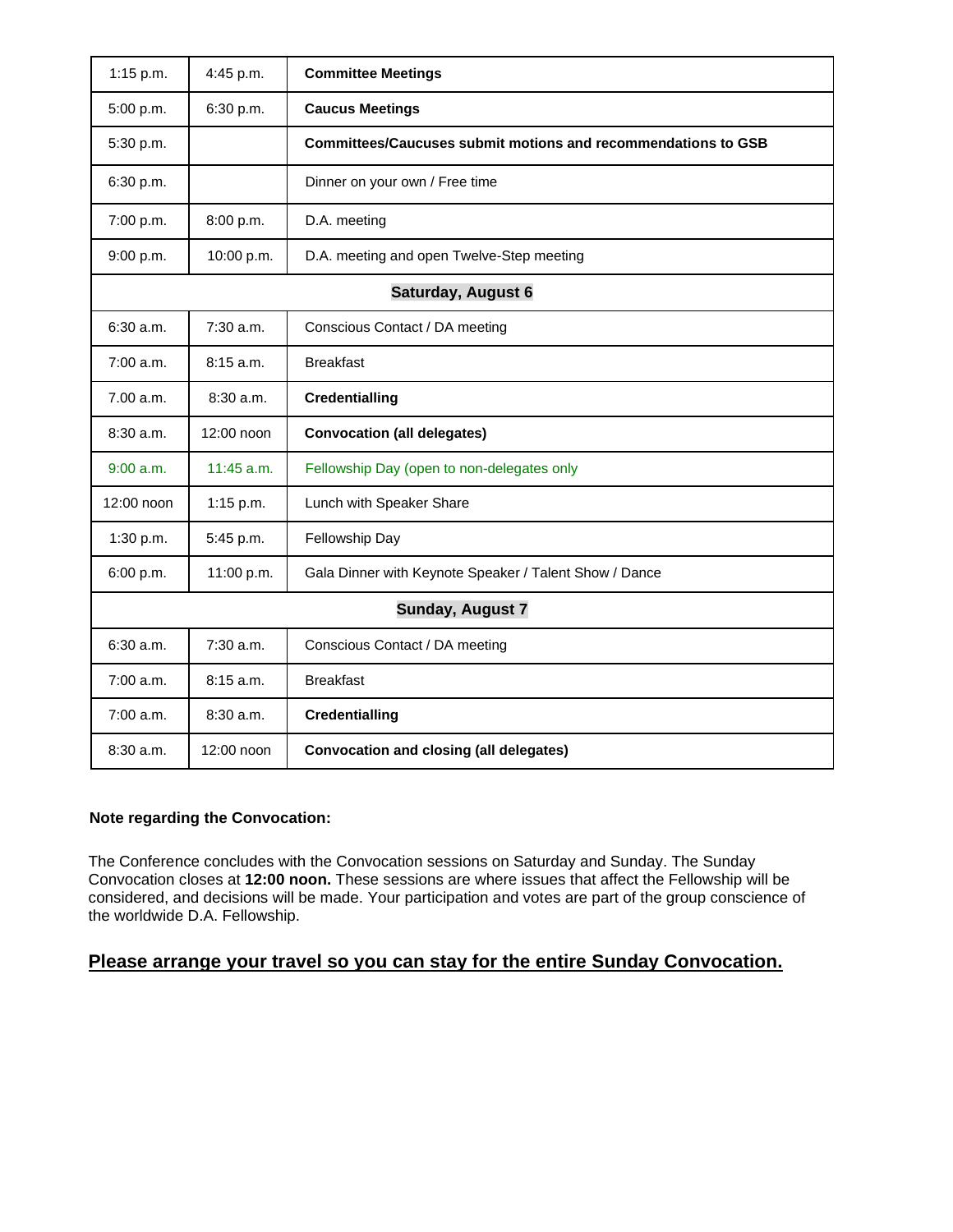# **2022 Service Opportunities**

## **Volunteer for Service**

Each year, the Conference provides opportunities for Conference delegates to give service. If you wish to take advantage of any of the service opportunities below, please fill out the form on Section 14 and mail with your registration form or email to DA[WSC2022@gmail.com](DAWSC2022@gmail.com)

## **1. Speakers: Fellowship Day**

The Host Committee needs D.A. members willing to speak for approximately ten minutes on one of the topics listed below. All sessions are open. The audience for the following sessions will include compulsive debtors, newcomers to D.A., and possible non-members (i.e. professionals, family, or friends) who support the mission of D.A. to reach the debtor who still suffers. This year Fellowship Day will offer morning sessions for local and nonlocal guests while all WSC delegates attend Convocation. Afternoon sessions will be open to all.

## **Fellowship Day 2022**

Theme for Fellowship Day:

## **A Life of Prosperity and Serenity**

| <b>Morning</b><br><b>Sessions</b> | Track 1- The 12 Steps                           | <b>Track 2- Spiritual Tools</b>                   | <b>Track 3- Understanding</b><br>our Traditions |
|-----------------------------------|-------------------------------------------------|---------------------------------------------------|-------------------------------------------------|
|                                   | <b>From Powerlessness to</b><br><b>Recovery</b> |                                                   |                                                 |
| <b>Session 1</b>                  | Steps 1-3                                       | Relying on your Higher Power for<br>your Business | <b>Primary Purpose</b>                          |
|                                   | From Fear to faith                              |                                                   |                                                 |
| <b>Session 2</b>                  | Steps 4-5                                       | The spiritual side of PRG's                       | <b>Group Treasurer Stories</b>                  |
|                                   | Action then more action                         |                                                   |                                                 |
| Afternoon<br><b>Sessions</b>      |                                                 |                                                   |                                                 |
| <b>Session 3</b>                  | Steps 6-7                                       | Vision Work that Really Works                     | <b>Group Conscience</b>                         |
| <b>Session 4</b>                  | Steps 8-9                                       | Solvency in relationships                         | Working the Traditions                          |
| <b>Session 5</b>                  | <b>Steps 10-12</b>                              | Vulnerability and Visibility                      | Finding the Joy in Service                      |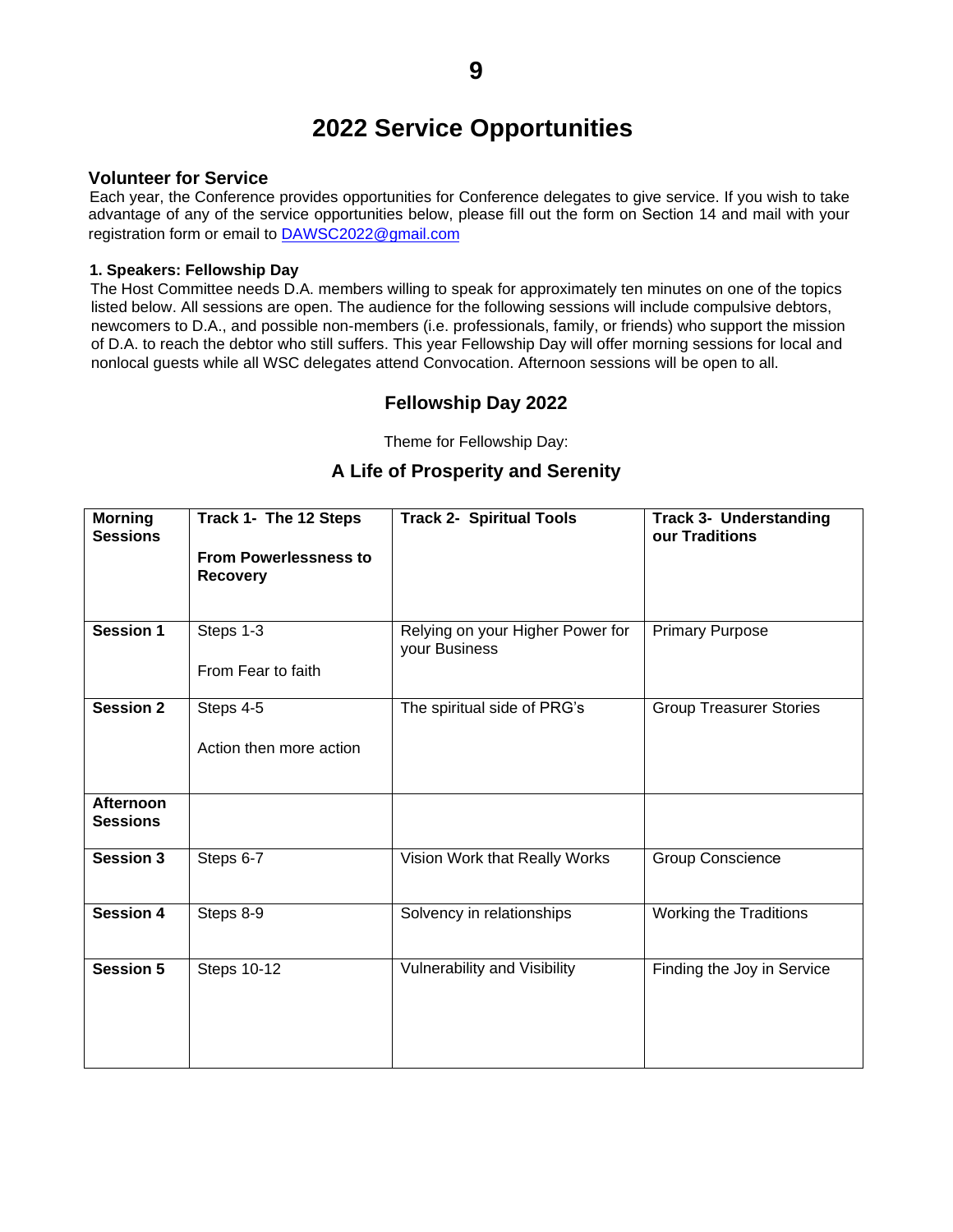**Speakers must have incurred no new, unsecured debt for at least one year.** At the beginning of your share, you will be asked to state how long you have been free from incurring new unsecured debt. (Unsecured debt is any debt not backed up by some form of collateral). All speakers will be required to sign an Assignment of Rights release as we will be recording the sessions for the D.A. website.

**Speakers should focus their sharing on not incurring any new unsecured debt, working the Twelve Steps, using the D.A. Tools, and applying the Twelve Traditions.** Speakers should share how these foundations of the D.A. program have shaped their recovery. Speakers should also share their experience of how these D.A. cornerstones relate to the listed workshop topics. Speakers must abide by the Twelve Traditions and should limit their sharing to their own experience within the D.A. program.

Also, in accordance with Tradition Six, speakers should not promote non-D.A. enterprises or businesses. Speakers in Tracks 1-3 will be recorded.

The Host Committee is looking for D.A. members planning to attend Fellowship Day in London who speak a non-English language fluently and would be interested in participating on a speaking panel introducing newcomers to D.A. in that language. Please fill out the Volunteer Service Form on Section 13.

## **2. Leaders: Conscious Contact Sessions**

The Conference will include a 60-minute Conscious Contact session at the beginning of each day. The goal is to give members the opportunity to practice Step Eleven, through meditation, music, physical movement, and other relaxation/spiritual/self-care practices. Leaders are needed.

#### **3. Performers: Gala Talent Show**

Have a talent? Consider performing in the Talent Show, which is part of the Saturday night Gala.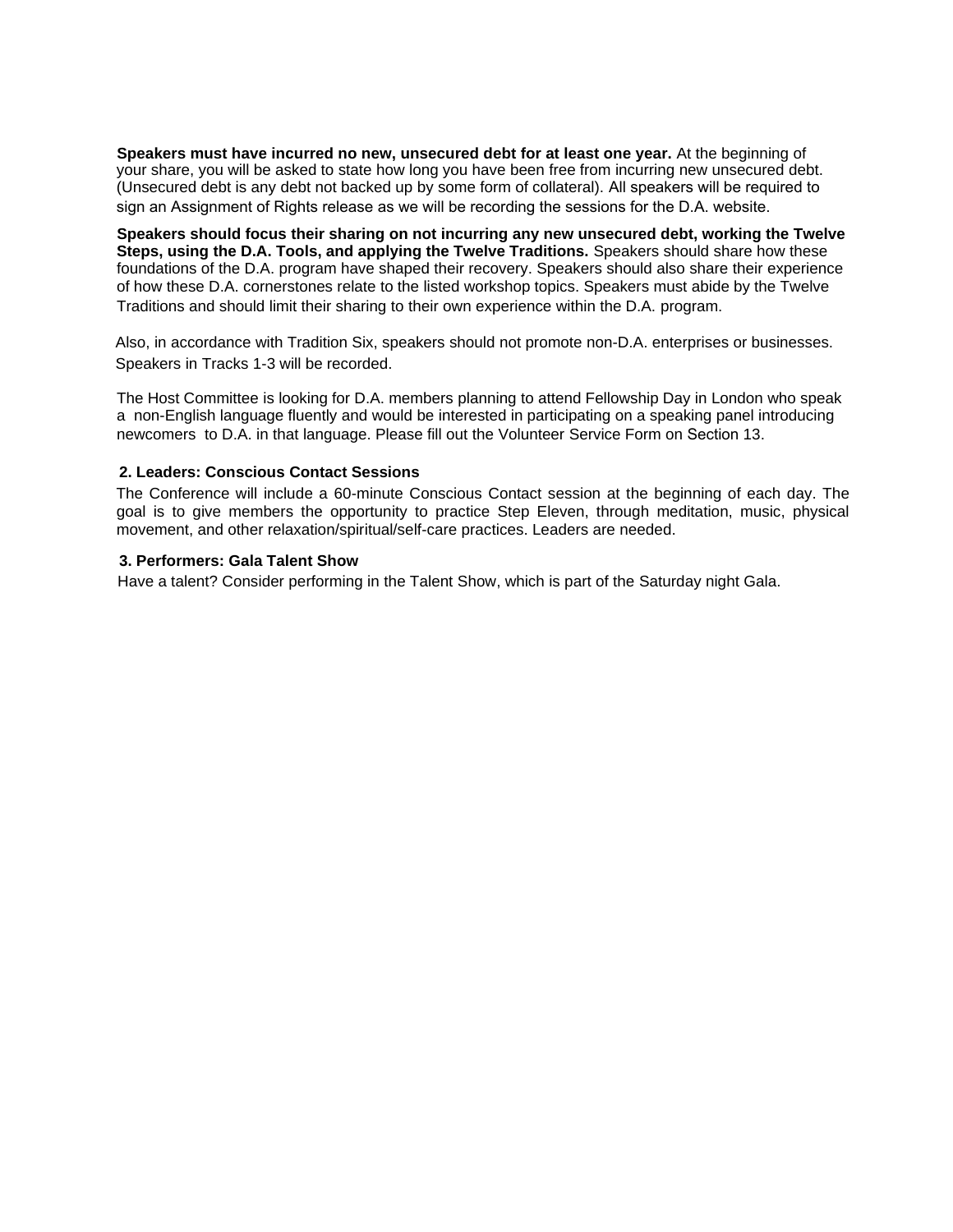# **Volunteer Service Form**

| First name:                           |                 | Last name:                        |              |
|---------------------------------------|-----------------|-----------------------------------|--------------|
|                                       |                 |                                   |              |
| Address:                              |                 |                                   |              |
|                                       |                 |                                   |              |
| City:                                 | State/Province: | Country:                          | Postal code: |
|                                       |                 |                                   |              |
| Home phone:<br>$\left(\,\right)$      |                 | Cell phone:<br>$\left( \ \right)$ |              |
|                                       |                 |                                   |              |
| Email address: (please print clearly) |                 |                                   |              |
|                                       |                 |                                   |              |

## I WOULD LIKE TO VOLUNTEER TO:

## $\Box$  Be a Fellowship Day speaker.

**Speakers must have incurred no new unsecured debt for at least one year.** At the beginning of *your share, you will be asked to state how long you have been free from incurring new unsecured debt. (Unsecured debt is any debt not backed by some form of collateral.)*

*Tell us if there are any listed sessions for which you are particularly interested in giving a lead share and/or if you have fluency in a non-English language:*

## □ Lead a Conscious Contact session.

*The goal is to give members the opportunity to practice Step Eleven, through meditation, music, physical movement, and other relaxation/spiritual/self-care practices.*

*Tell us about the session you would lead:*

 $\Box$  Perform in the Gala Talent Show.

*Tell us about your talent:*

**Complete the form above and email to** DAWSC2022@gmail.com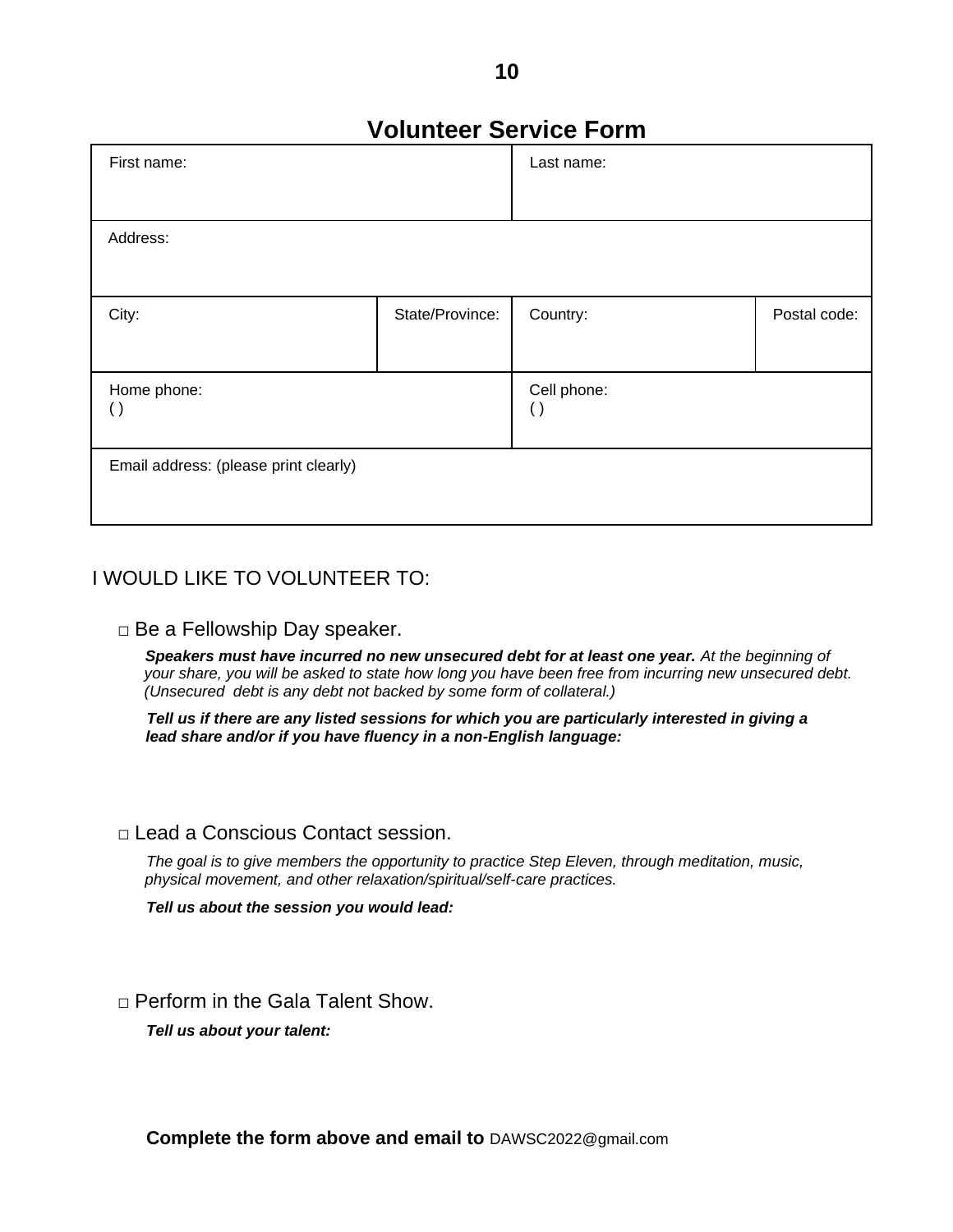# **Delegate Spending Plan Worksheet**

| <b>Funds Available</b>                                                       | <b>Example only</b> | <b>Planned</b> | <b>Actual</b> |
|------------------------------------------------------------------------------|---------------------|----------------|---------------|
| Group GSR/Intergroup ISR Funds                                               |                     |                |               |
| John H. Scholarship                                                          |                     |                |               |
| Other                                                                        |                     |                |               |
| <b>Total</b>                                                                 | <b>Example only</b> | <b>Planned</b> | <b>Actual</b> |
| <b>Expenses: Category &amp; Item</b><br>A. Conference Registration and Meals |                     |                |               |
| Postmarked or emailed on or before July 1, 2022<br>(\$850.00)                | 850.00              |                |               |
| Postmarked or emailed July 1 to July 14, 2022 (\$950.00)                     |                     |                |               |
| B. Lodging 4 nights: Double or Single $$400.00$ )                            | £400.00<br>~5560.00 |                |               |
| C. Transportation:                                                           |                     |                |               |
| Airplane, train, gas, tolls, etc.                                            | 1,000.00            |                |               |
| Transportation from home to local airport (Outgoing)                         | 35.00               |                |               |
| Transportation from airport to hotel                                         | 0                   |                |               |
| Transportation from hotel to airport                                         | 0                   |                |               |
| Transportation from local airport to home (Return)                           | 35.00               |                |               |
| Transportation at Conference (taxi, car, public transportation,<br>etc.)     |                     |                |               |
| Other (COVID Testing and/or Travel Insurance)                                |                     |                |               |
| D. Meals (other than meal package included in registration)                  |                     |                |               |
| Outgoing travel meals                                                        | 35.00               |                |               |
| Return travel meals                                                          | 35.00               |                |               |
| Friday evening meal                                                          | 40.00               |                |               |
| Other                                                                        |                     |                |               |
| E. Fellowship Day registration fee                                           | 15.00               |                |               |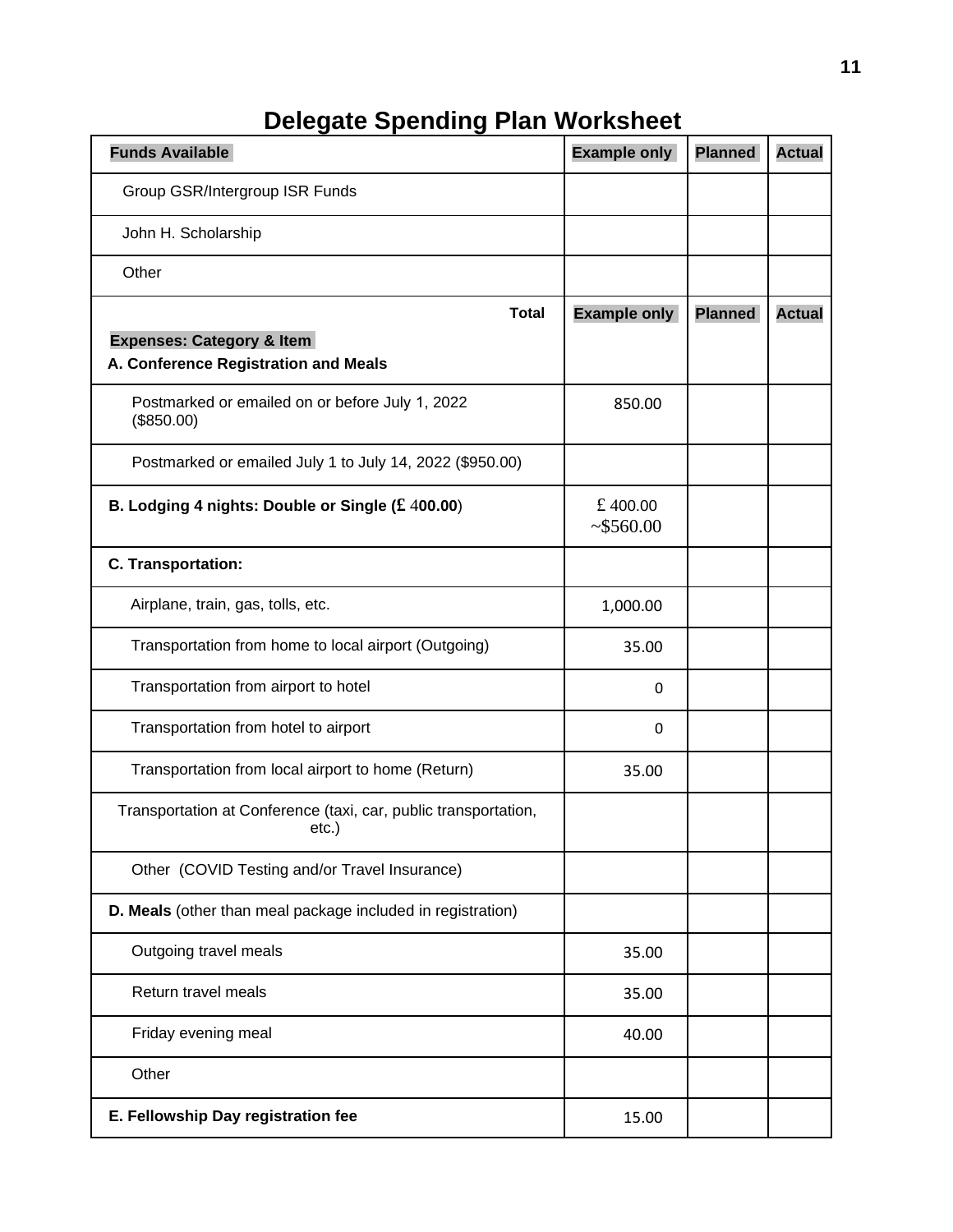| F. Gala Dinner / Talent Show / Dance                                   | 60.00   |  |
|------------------------------------------------------------------------|---------|--|
| <b>G. Tips and Gratuities</b>                                          |         |  |
| Tips for lodging                                                       | 25.00   |  |
| Tips for transportation                                                | 5.00    |  |
| Tips for meals                                                         | \$25.00 |  |
| H. Miscellaneous Expenses                                              |         |  |
| Seventh Tradition (A basket will be available at the Convocation.)     | 20.00   |  |
| Donation to John H. Scholarship Fund                                   | 15.00   |  |
| D.A. literature                                                        | 45.00   |  |
| Other                                                                  |         |  |
| <b>Subtotal</b>                                                        | 2800.00 |  |
| I. Travel Contingency (10% of subtotal of non-fixed expenses:<br>C & D | 280.00  |  |
| <b>Total</b>                                                           | 3080.00 |  |

\*Lodging rates pending availability. Please reserve hotel rooms early.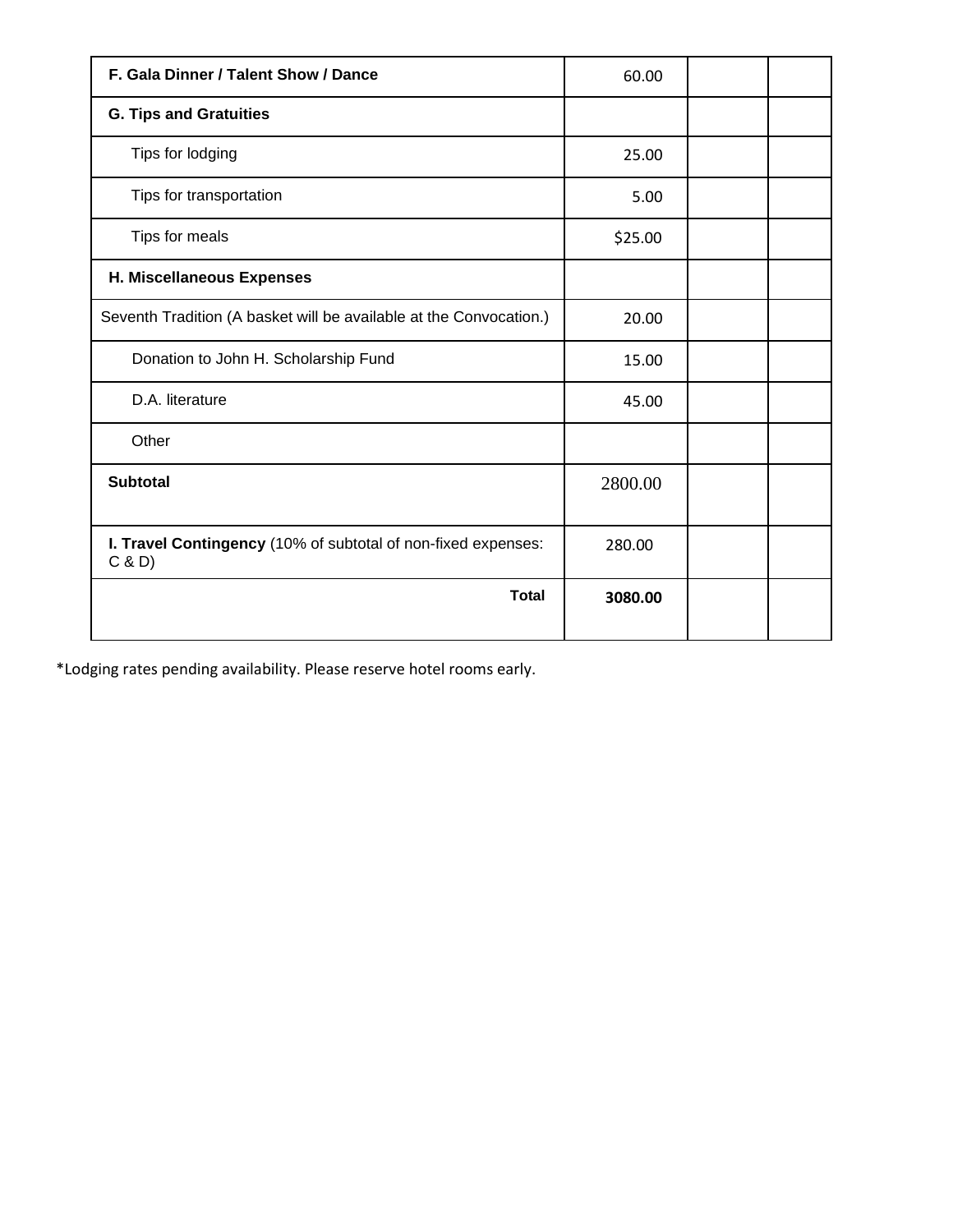# **Guest Registration for 2022 Fellowship Day and Gala**

Only General Service Representatives (GSRs) and Intergroup Service Representatives (ISRs) can attend the business sessions of the Conference. Guests are not allowed in the committee rooms (Wednesday, Thursday, and Friday) and/or the Convocation (Saturday and Sunday mornings).

Guests are welcome to attend the Fellowship Day lunch, the Fellowship Day morning and afternoon sessions, and the Gala dinner with speaker, talent show and dancing, all of which will be held on Saturday, August 6, 2022.

Free Hotel parking is included for our event

Guests wanting to attend any of these events can pre-register using the link

<https://buytickets.at/dafellowshipday2022/690040>

Deadline for lunch and dinner registration is July 16, 2022

1a. \*Fellowship day \$20

1b. \*Fellowship afternoon ticket \$15

2. Lunch \$28

3. Gala dinner with speaker, talent show & dance \$60 All day pass: \$100

[Please purchase your ticket here:](https://buytickets.at/dafellowshipday2022/690040)

<https://buytickets.at/dafellowshipday2022/690040>

\* Note that tickets purchased from the Host Committee are in Pounds Sterling and the numbers are somewhat different for members who are not delegates.

\* No one will be turned away from the fellowship day due to lack of funds, but meals must be paid for.

If you need more information about these events before booking, please contact the Host Committee at <registerfellowshipwsc22@gmail.com>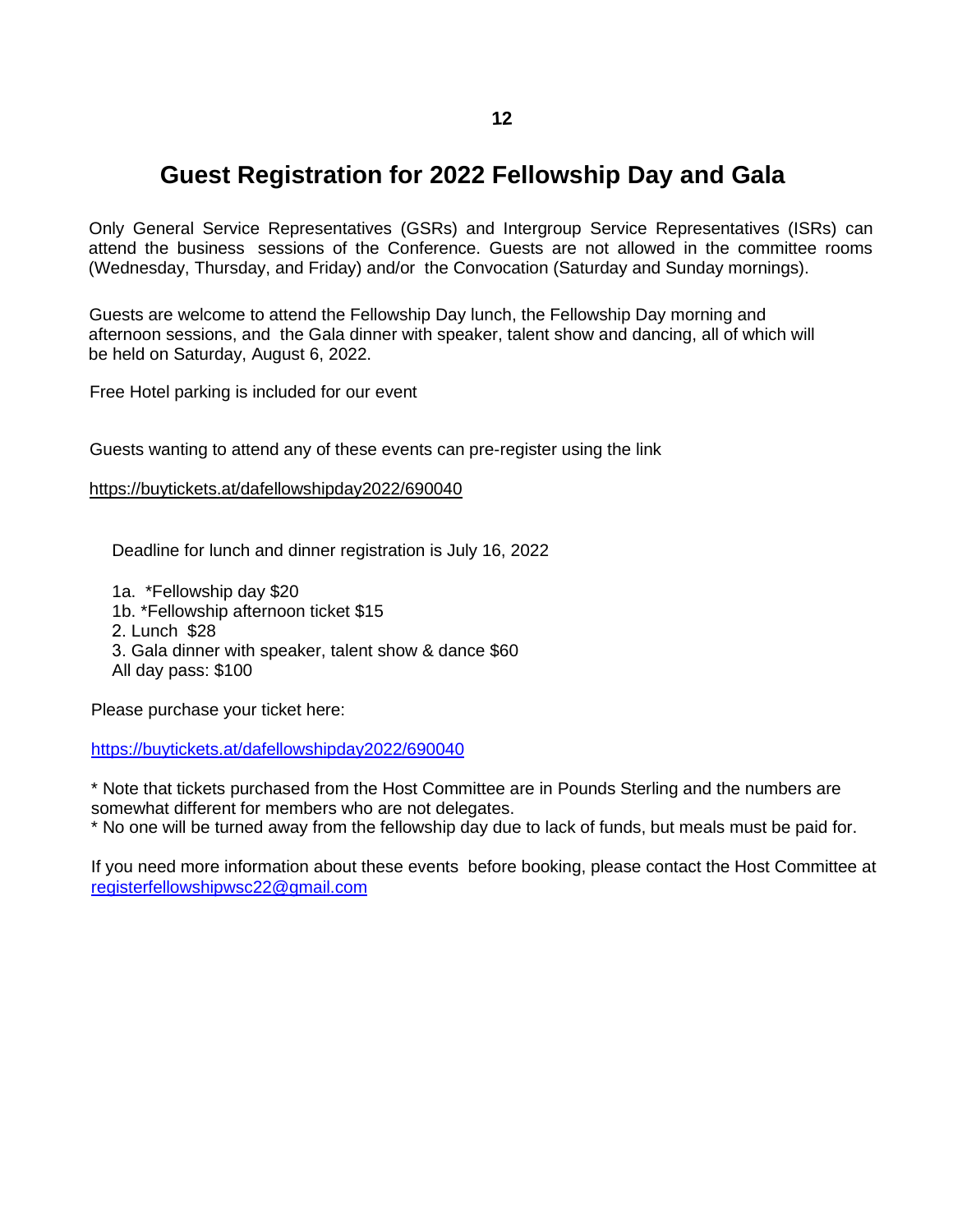# **John H. Scholarship Program**

## **Description and Instructions**

The purpose of the John H. Scholarship Program is to provide financial assistance to GSRs and ISRs who are willing to be of service and to attend the Debtors Anonymous Annual World Service Conference but lack all the necessary funds to do so.

## **Allocation Criteria**

The allocation procedure for distribution of scholarship funds follows a process mandated by guidelines previously approved by the World Service Conference. These guidelines follow on sections 14 and 15.

## **Deadlines**

1. Scholarship applications must be received by the General Service Office by June 5, 2022. This allows the Host Committee time to make funding decisions and advise award recipients in a timely manner. 2. Funding decisions will be made by the Host Committee no later than June 10, 2022. 3. Applicants will be notified by June 10<sup>th</sup>, by telephone, email, or postal mail.

**Application Instructions** (Application form is on Section 15.) In the personal Information section, please provide:

- 1. Your name, mailing address, phone number, and email address.
- 2. Your group name and group number.
- 3. Has your group ever received John H Scholarship funds? Years? (If known)
- In the expense information section:

1. Registration fee (includes meals) and lodging expense are pre-entered on the form. Scholarship awards will be based on the early-registration amount.

2. Transportation. Complete amounts for each applicable line item in this section.

3. Meals (other than meal package included in registration). Complete amounts for each applicable line item in this section, including meals in route to and from conference.

- 4. Fellowship Day.
- 5. Gala Dinner/Talent Show/Dance
- 6. Subtotal. Add amounts in rows A–F.
- 7. Contingency. Multiply subtotal of rows C–D by 10%.
- 8. Total. Add (Subtotal) + (Contingency).
- 9. Amount of Group(s) Contribution. Subtract total funds your group(s) can contribute.
- 10. Amount of scholarship needed. Enter amount requested from the scholarship fund.

#### **Submitting the application:**

Email completed application to: 2022WSC@debtorsanonymous.org

Or mail completed application to: 2022 WSC John H. Scholarship Application P.O. Box 920888 Needham, MA 02492-0009

Applications must be received by **June 5, 2022.** If you apply for a scholarship, please wait to send in your Conference registration until after you have received notification regarding the final scholarship decision.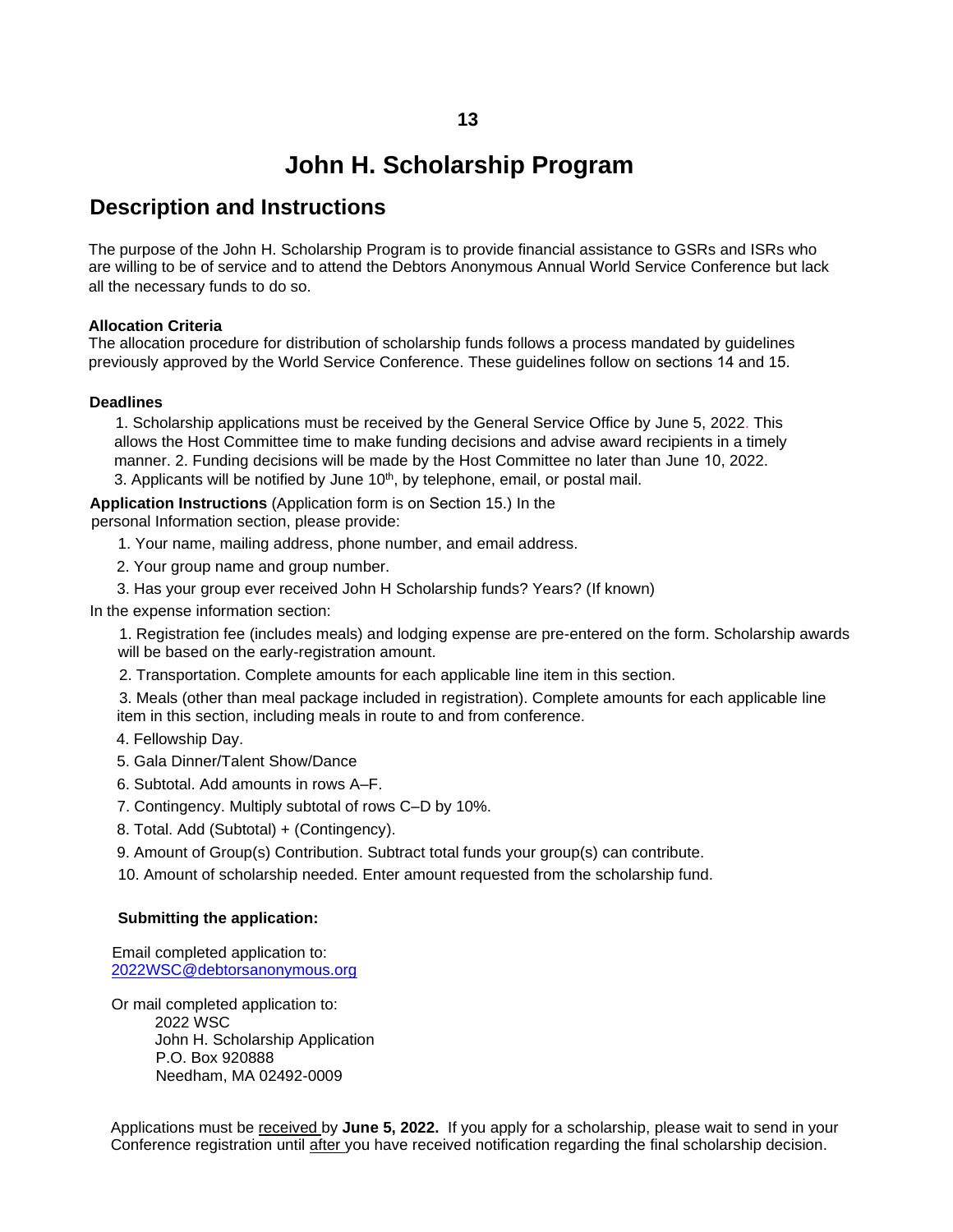## **After the Conference:**

If you receive a scholarship award, after the Conference you must:

Complete the "actual" column of the application form (Column B).

Mail the completed form and a check in the amount of **any unused funds** to:

D.A. GSO Attn. John H. Scholarship Fund P.O. Box 920888 Needham, MA 02492-0009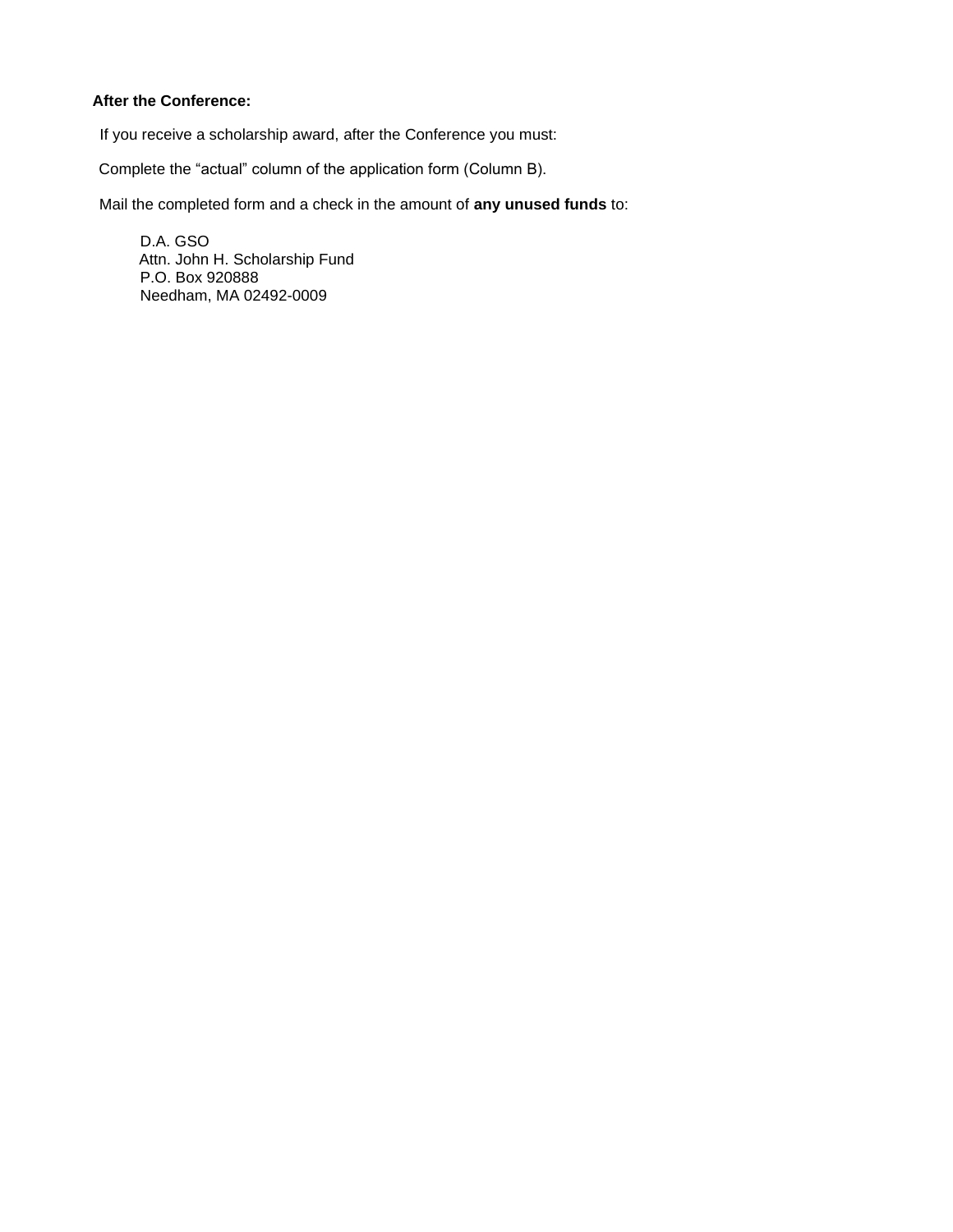# **John H. Scholarship Funding Guidelines**

(Last revised: August 2013 - Approved by the 2013 WSC)

The general purpose of the Scholarship Fund is to provide financial assistance to those GSRs/ISRs who are willing to be of service and to attend the Debtors Anonymous World Service Conference but don't have all the necessary funds to do so.

The Scholarship Fund allocation process is to be administered by the Host Committee.

## 1. **Suggested qualifications to apply:**

Individual:

- (a) One year of not having incurred any new, unsecured debt;
- (b) A committed record of service at the group or Intergroup level;
- (c) Actively working the Twelve Steps and Twelve Tools of Debtors Anonymous;
- (d) Active member of home group; and

(e) Willingness to fulfill Conference duties and to remain a committee member the entire Conference year. (f) If the GSR/ISR is a returnee to the conference, it is suggested that they have attended at least 7 out of 11 of the previous year's committee's calls.

## Group:

(a) Group shall state on the application whether it has received John H. Scholarship funding, and if so, the years, if known.

## 2. **Deadlines:**

Scholarship applications must be received June 5, 2022. This allows the committee time to render a decision and reply to applicants in a timely manner. There can also be a published notice by an eNews announcement, in *The DA Focus* newsletter and *Ways & Means* magazine to notify when applications are available. Applications can be submitted as soon as they become available to avoid last-minute gridlock. Applications will also be available at www.debtorsanonymous.org once they become available. Decisions will be made by the Host Committee at least Twenty-one (21) days before the Early Registration Deadline. The Host Committee shall provide scholarship allocation information to the GSB Treasurer at the same time.

#### 3. **Notification to applicants:**

Applicants will be notified at least fifty (21) days before the Early Registration Deadline.

#### 4. **Allocation:**

One scholarship will be given based on the "Most Need." This will allow some GSRs/ISRs from small groups an opportunity to participate. However, (a) the group that is represented by the "Most Need" scholarship recipient must have been a registered meeting with the GSO and meeting on a regular basis for at least two years; (b) the "Most Need" recipient cannot receive this scholarship in two successive years; and (c) the group should have demonstrated that they have made an attempt to get their GSR/ISR to the Conference, for example, passing a separate basket or fundraisers.

The remainder of the fund will be allocated to those GSRs/ISRs with the "least need" first, in order to get more delegates to the Conference.

The scholarship is awarded to the group, not the individual. This means if an award is granted and then the individual cannot attend the WSC for whatever reason, the group can send another group member (the elected alternate GSR/ISR) instead and the alternate GSR/ISR may use the scholarship funds (as long as the funds are used for the group the scholarship was originally awarded to). If the group cannot send an alternate GSR/ISR, the funds go back into the scholarship fund for the host committee to re-award to a previously denied applicant.

## 5. **Guidelines as to how applicants and GSO will be notified**:

By telephone, email, or postal correspondence.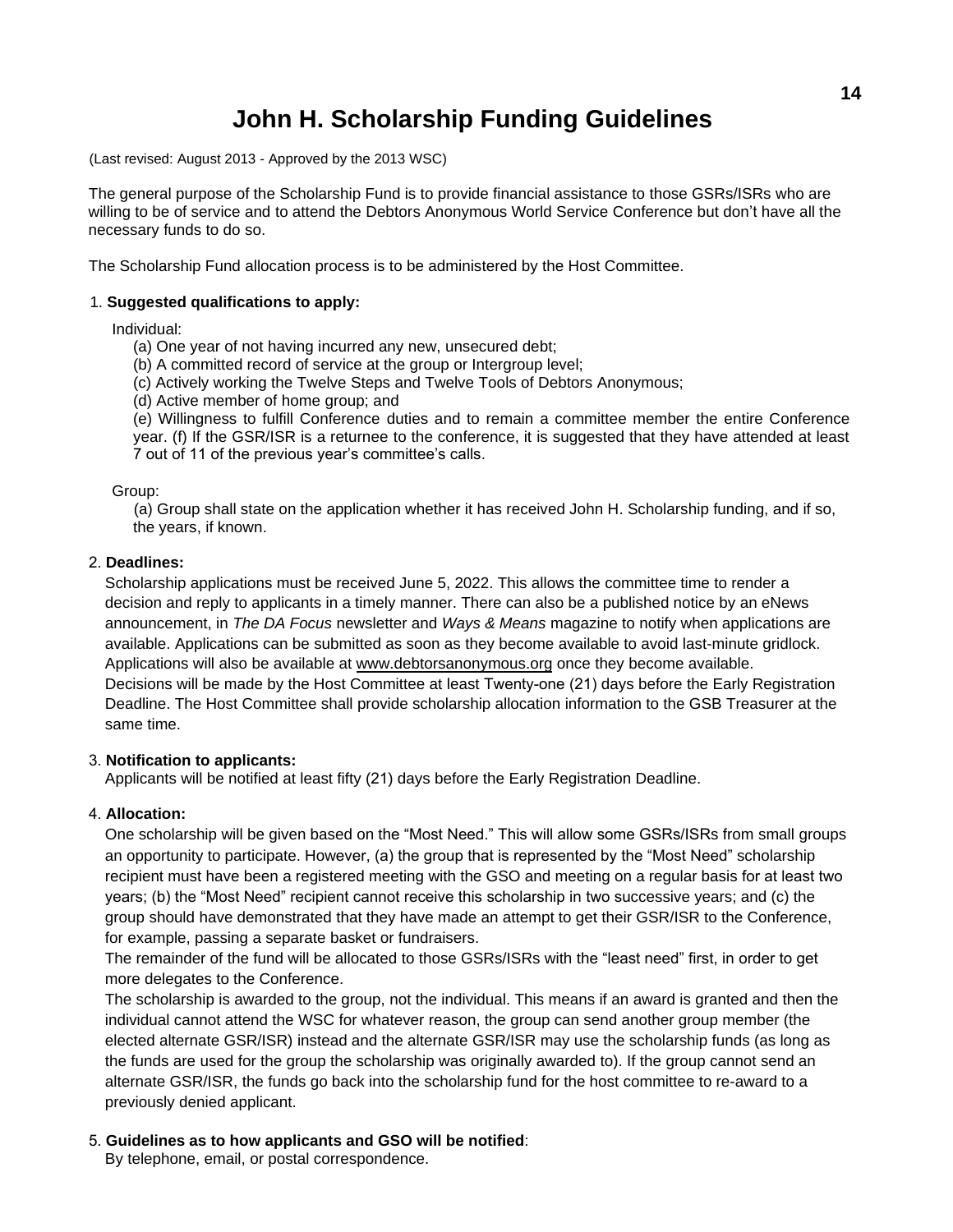### 6. **Written material explaining how funds are dispersed:**

Funds are kept in a separate account by the GSB. The GSB will distribute funds as allocated by the Host Committee.

Funds available for scholarship will include all contributions collected up to April 30th of the year of Conference.

### 7. **Record Keeping:**

The Host Committee will follow the guidelines set forth in this Scholarship Fund application process. The Treasurer of the Host Committee will keep track of the name, address, meeting represented, and amounts of each fund recipient and forward a report to the GSB. The Conference Support Committee will maintain a file of all scholarship recipients.

If a recipient does not use all funds granted him or her by scholarship, the recipient will return the excess amounts to the GSO to be placed back into the Scholarship Fund. The recipient will complete an Actual Spending Plan (Column B on the Spending Plan Worksheet) and return it to the GSO within two (2) weeks following the last day of the Conference.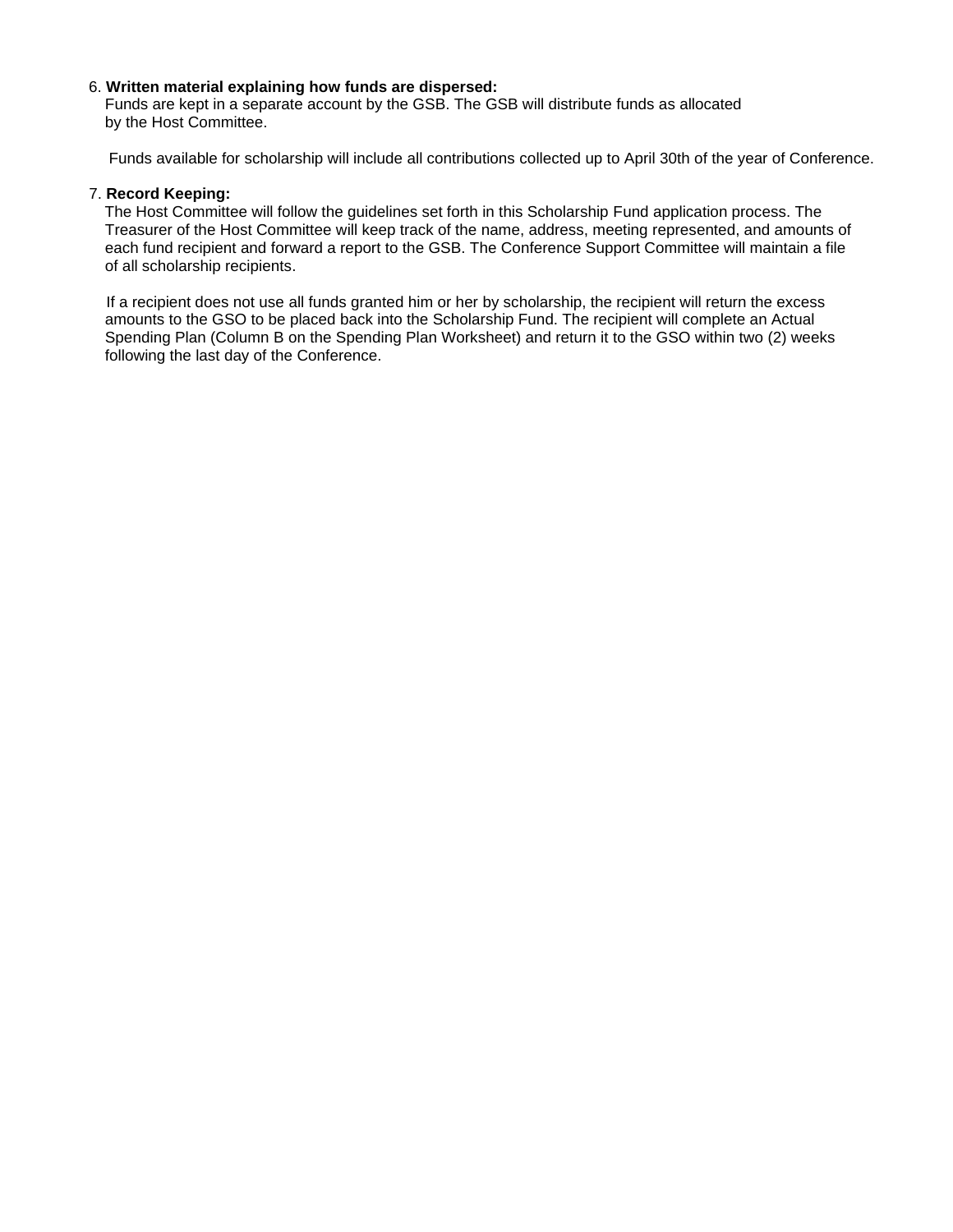# **WSC 2022 John H. Scholarship Application Form**

| Name:                                                                            |                 | Group name:    |                   |  |
|----------------------------------------------------------------------------------|-----------------|----------------|-------------------|--|
|                                                                                  |                 |                |                   |  |
| Address:                                                                         |                 |                | Required: Group # |  |
| City:                                                                            | State/Province: | Country:       | Postal code:      |  |
| Home phone: ()                                                                   |                 | Cell phone: () |                   |  |
| Email address: (please write clearly)                                            |                 |                |                   |  |
| My group has __ has not __received John H. Scholarship funds. Year(s) [if known] |                 |                |                   |  |

Applications must be received by the General Service Office by **June 5, 2022.**

Email completed application to: [2022WSC@debtorsanonymous.org](2022WSC@debtorsanonymous.org )

Or mail completed application to:

2022 WSC Registration John H. Scholarship Application P.O. Box 920888 Needham, MA 02492-0009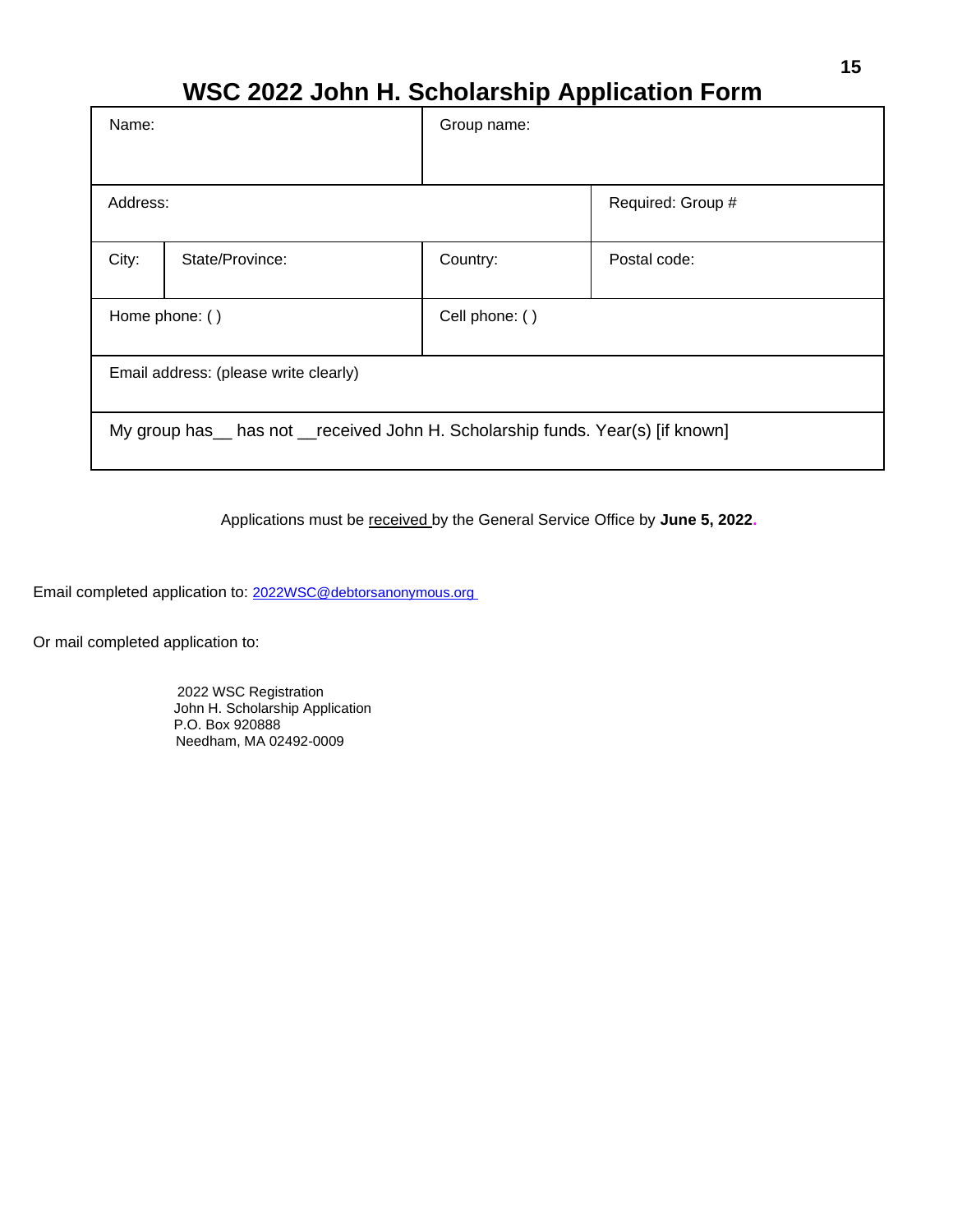# **Please complete Column (A) only**

|                                                                                                        | A              | В             |
|--------------------------------------------------------------------------------------------------------|----------------|---------------|
| <b>Expenses:</b>                                                                                       | <b>Planned</b> | <b>Actual</b> |
| Conference Registration and Meals- Early registration fee (DOES<br>NOT include Fellowship Day or Gala) |                |               |
| B. Lodging for 4 nights (double occupancy assumed)                                                     | $-$ \$560.00   |               |
| <b>C. Transportation</b>                                                                               |                |               |
| Plane, train, bus, gas, tolls, etc.                                                                    |                |               |
| Transportation from home to local airport + Tip                                                        |                |               |
| Transportation from LHR airport to hotel + Tip                                                         |                |               |
| Transportation from hotel to LHR airport + Tip                                                         |                |               |
| Transportation from local airport to home + Tip                                                        |                |               |
| Baggage charges and tips                                                                               |                |               |
| Direct vehicle expense (gas, tolls, etc.)                                                              |                |               |
| Other (COVID testing and/or Travel Insurance)                                                          |                |               |
| D. Meals (other than meal package included in registration)                                            |                |               |
| Outgoing travel meals + Tip                                                                            |                |               |
| Friday evening meal + Tip                                                                              |                |               |
| Other                                                                                                  |                |               |
| E. Fellowship Day (Saturday)(\$15.00)                                                                  |                |               |
| F. Gala Dinner / Talent Show (Saturday)(\$60.00)                                                       |                |               |
| Subtotal                                                                                               |                |               |
| G. Travel Contingency (10% of subtotal of non-fixed expenses: C & D)                                   |                |               |
| <b>Total</b>                                                                                           |                |               |
| Less: Amount of Group Contribution                                                                     |                |               |
| Total amount of scholarship requested                                                                  |                |               |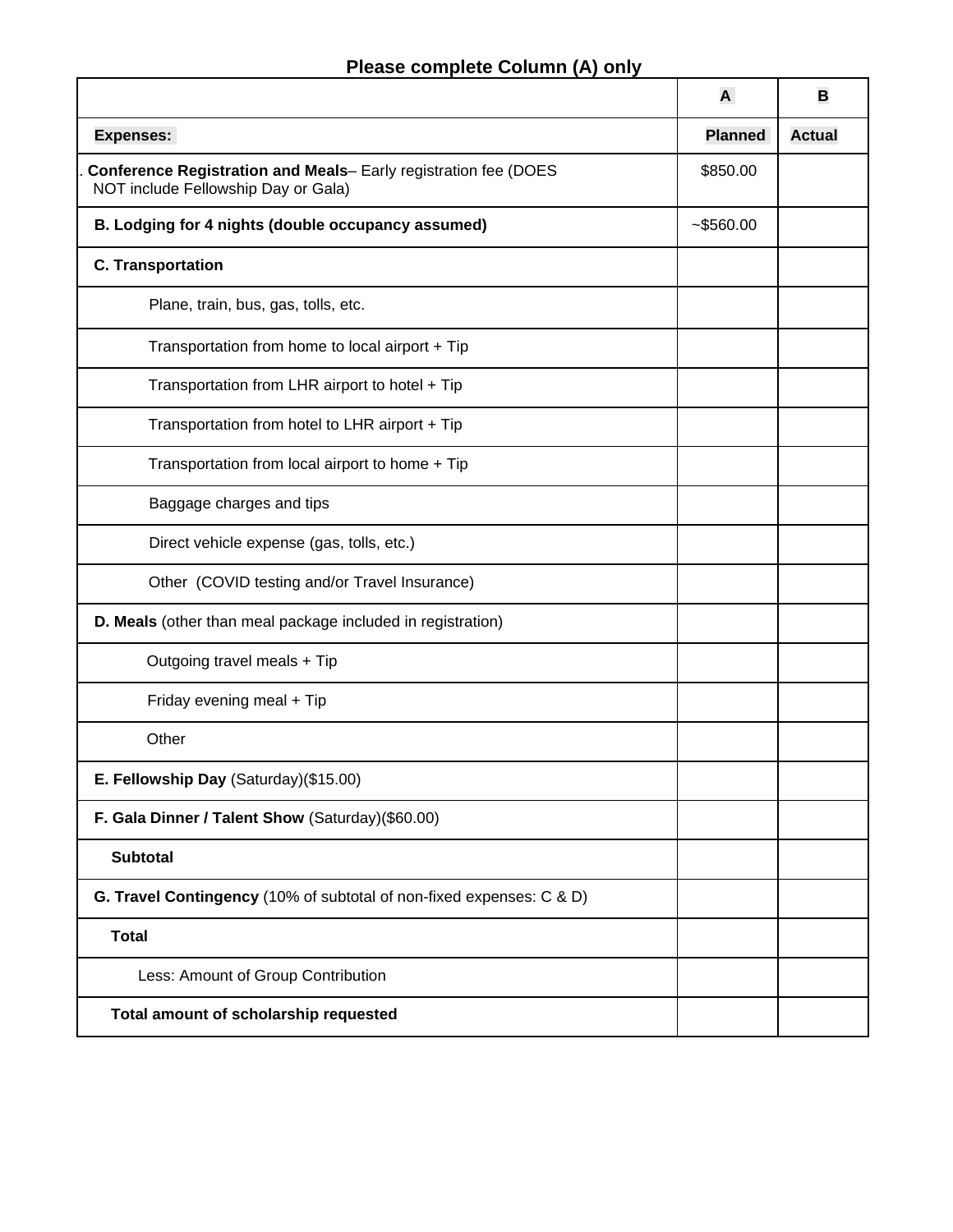# **Hosting a Future World Service Conference**

## *Would Your Area Like to Host the Conference 2024?*

At each World Service Conference (WSC), the Conference Committee brings before the Convocation a motion to select a site for one or several future year's Conferences. At WSC 2022 the Conference Committee will be accepting and evaluating proposals to host the 2024 (if not already selected) and 2025 World Service Conferences. All areas and Intergroups are encouraged to consider hosting a WSC. It is suggested that smaller areas, or those areas with few meetings, work with other meetings in their region to build a strong host committee.

To assist areas interested in hosting a WSC, the following guidelines are suggested:

1. Two or more years ahead (ideally), any member of the Fellowship may submit a Letter of Intent to the Conference Committee and the General Service Board (GSB), communicating an area's interest in hosting a future WSC. Two or more local D.A. members should sign the letter. This does not commit an area to host, but instead allows the Conference Committee and the GSB to plan for future conferences.

2. The interested city/area/Intergroup should hold a group conscience meeting of all participating area groups and individual members willing to work on the Conference, in order to gain agreement to present a formal bid to host the WSC. A written proposal is then developed. It is recommended that the proposal include:

a. Name of proposed host city/area (City, Intergroup, local groups, etc.)

b. Possible sites (hotels, retreat facilities, convention centers, colleges)

c. Preliminary site proposals, including bids (primarily for cost comparison of room rates)

d. Names, contact information, and experience of proposed Host Committee members (i.e., years in program, solvency dates, prior D.A. service, prior WSC participation, etc.)

e. Prior experience of local fellowship in hosting conventions, workshops, fellowship days, etc.

f. Details of proposed area, including airport proximity and transportation costs to/from airport, other general costs, seasonal considerations, etc.

g. Any other information that would help the Conference Committee understand the area's capabilities, depth of experience, willingness, etc.

3. One or more persons from the bidding Host Committee (does not have to be a GSR or ISR) must attend the WSC at which the proposal will be presented. The presenters should submit their written proposal to the Conference Committee no later than the first committee meeting session of the Conference. The Conference Committee will then, working in conjunction with the Board's Conference Support Committee, schedule time for presenting teams to make their bid presentations and address questions.

4. By tradition, the Chair of a Host Committee whose bid has been accepted is expected to attend the World Service Conference for the year immediately prior to the WSC they'll be hosting. The Host Committee Chair has the option of attending that WSC as either an elected delegate (a General Service Representative or Intergroup Service Representative), or as a nonvoting observer. If attending as a GSR or ISR, the Chair will be a voting member of both the WSC Conference Committee and the Convocation. If attending as an observer, the Chair will attend sessions of the WSC Conference Committee and Convocation without voting rights. In either case, the Chair's costs for attending the preceding year's WSC, including registration, travel, lodging, and meals, will be paid as a conference expense.

5. Once a host city/area is selected, a GSB Trustee will be assigned to the Host Committee to serve as a liaison between the Host Committee and the GSB.

6. In preparation for the Conference, the GSB will:

- a. Sign all contracts (Hotel, audio/visual, PCs and printers, copier, DJ, etc.)
- b. Create and approve the Conference income and spending plan
- c. Create and approve the registration packet
- d. Approve the Conference theme
- e. Approve flyers and fundraising outreach to the Fellowship

f. Provide the Host Committee with seed funds (approximately one year in advance) Other important considerations: